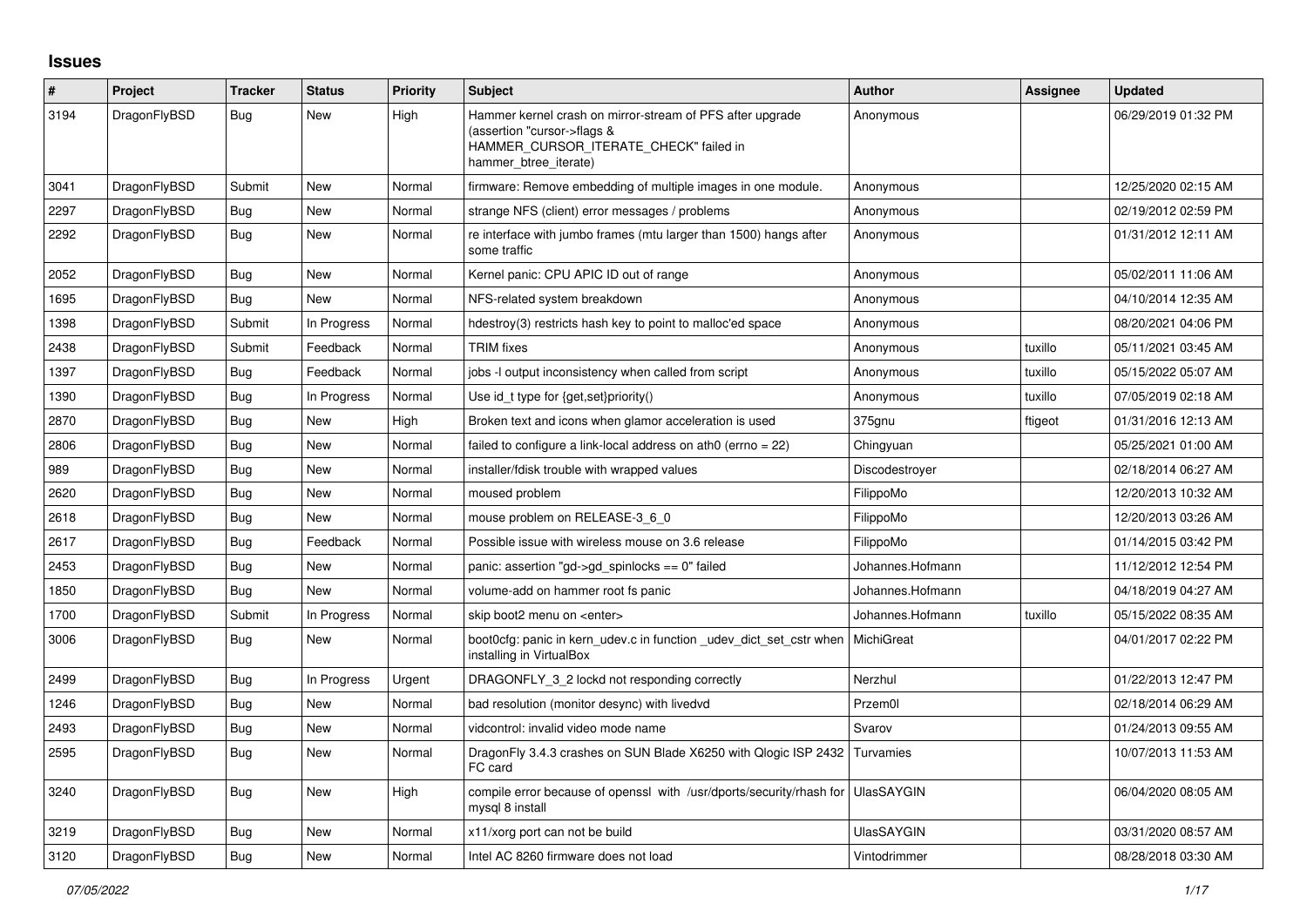| $\pmb{\#}$ | Project      | <b>Tracker</b> | <b>Status</b> | <b>Priority</b> | Subject                                                                                                                      | <b>Author</b>      | Assignee | <b>Updated</b>      |
|------------|--------------|----------------|---------------|-----------------|------------------------------------------------------------------------------------------------------------------------------|--------------------|----------|---------------------|
| 2852       | DragonFlyBSD | Bug            | New           | Normal          | Hammer File System - hangs on undo during system boot / mount -<br>will not recover on DragonFlyBSD newer than 3.6.0         | abale              |          | 05/11/2021 04:07 AM |
| 1941       | DragonFlyBSD | <b>Bug</b>     | <b>New</b>    | Normal          | wlan config crash                                                                                                            | abandon.every.hope |          | 12/24/2010 07:54 PM |
| 2250       | DragonFlyBSD | Bug            | New           | Normal          | Kernel panic                                                                                                                 | adamk              |          | 11/23/2018 01:10 AM |
| 3301       | DragonFlyBSD | Bug            | New           | Normal          | Gkrellm from the packages is not showing logged in users in main<br>window, logged in users always $== 0$                    | adrian             |          | 01/08/2022 04:24 AM |
| 3300       | DragonFlyBSD | Bug            | New           | Normal          | Running Xvnc from TigerVNC package through the INETD daemon<br>in TCP WAIT mode fails hard                                   | adrian             |          | 01/08/2022 04:25 AM |
| 3299       | DragonFlyBSD | Bug            | In Progress   | Normal          | DragonFlyBSD reports utterly wrong uptime (most of the time, right<br>after booting in)                                      | adrian             |          | 11/11/2021 01:43 PM |
| 2210       | DragonFlyBSD | <b>Bug</b>     | New           | Normal          | Bugtracker cannot assign default project for new users                                                                       | ahuete.devel       |          | 11/17/2011 11:30 AM |
| 1824       | DragonFlyBSD | Bug            | Feedback      | Normal          | kernel panic, x86, 2.7.3.859.ge5104                                                                                          | akirchhoff135014   |          | 03/10/2013 07:49 AM |
| 1714       | DragonFlyBSD | Bug            | <b>New</b>    | Low             | hwpmc                                                                                                                        | alexh              | swildner | 08/18/2012 02:03 PM |
| 1921       | DragonFlyBSD | Bug            | In Progress   | Normal          | we miss mlockall                                                                                                             | alexh              | tuxillo  | 06/18/2022 04:08 AM |
| 2520       | DragonFlyBSD | Bug            | <b>New</b>    | Normal          | panic: assertion "IS_SERIALIZED((ifp->if_serializer))" failed in<br>if_default_serialize_assert at /usr/src/sys/net/if.c:437 | ano                |          | 03/09/2013 12:14 AM |
| 2329       | DragonFlyBSD | Bug            | <b>New</b>    | Normal          | ibm x3550 & acpi                                                                                                             | ano                |          | 06/03/2014 11:37 AM |
| 3311       | DragonFlyBSD | Bug            | New           | Low             | TrueCrypt support may cause kernel crash                                                                                     | arcade@b1t.name    |          | 04/29/2022 06:19 AM |
| 3278       | DragonFlyBSD | Bug            | New           | Normal          | Second screen image is distorted                                                                                             | arcade@b1t.name    |          | 07/10/2021 03:36 AM |
| 3209       | DragonFlyBSD | Bug            | <b>New</b>    | Normal          | svc has some minor bugs                                                                                                      | arcade@b1t.name    |          | 10/24/2019 09:08 AM |
| 2882       | DragonFlyBSD | <b>Bug</b>     | <b>New</b>    | Low             | bridge sends packets from individual interfaces                                                                              | arcade@b1t.name    |          | 01/09/2016 12:43 PM |
| 2878       | DragonFlyBSD | Bug            | New           | Low             | [fix] CCVER problem when using clang and cpu extensions<br>(intrinsics)                                                      | arcade@b1t.name    |          | 06/24/2016 04:25 AM |
| 2877       | DragonFlyBSD | Bug            | New           | Low             | sed fails when working with UTF-8 locale and non-UTF symbols                                                                 | arcade@b1t.name    |          | 12/30/2015 11:20 AM |
| 1148       | DragonFlyBSD | Bug            | In Progress   | Low             | BCM4311 wireless network adapter detected but not functional                                                                 | archimedes.gaviola |          | 05/11/2021 04:00 AM |
| 2107       | DragonFlyBSD | Bug            | New           | Normal          | 2.10.1 sata dvd drive issue                                                                                                  | ausppc             |          | 07/31/2011 08:41 PM |
| 331        | DragonFlyBSD | <b>Bug</b>     | In Progress   | Normal          | ftpsesame (aka Bridging S01E03)                                                                                              | bastyaelvtars      |          | 03/09/2013 12:28 PM |
| 3132       | DragonFlyBSD | Bug            | New           | Low             | unifdef mined                                                                                                                | bcallah            |          | 04/26/2018 08:34 PM |
| 1718       | DragonFlyBSD | <b>Bug</b>     | Feedback      | Normal          | IDE disk drive not detected by x86 64 2.6.1 Live CD                                                                          | bcox               |          | 11/27/2021 08:25 AM |
| 3284       | DragonFlyBSD | Bug            | New           | Normal          | Wrong towlower() result for U+038A                                                                                           | bhaible            |          | 07/10/2021 03:34 AM |
| 3283       | DragonFlyBSD | <b>Bug</b>     | New           | Normal          | mknodat() cannot create FIFOs                                                                                                | bhaible            |          | 07/10/2021 03:34 AM |
| 3282       | DragonFlyBSD | <b>Bug</b>     | New           | Normal          | unexpected errno value from fopen()                                                                                          | bhaible            |          | 07/10/2021 03:34 AM |
| 3281       | DragonFlyBSD | <b>Bug</b>     | New           | Normal          | Crash after leaving unattended for a while                                                                                   | bhaible            |          | 07/10/2021 03:32 AM |
| 1882       | DragonFlyBSD | Bug            | New           | Low             | Idea for handling new USB vendor/device codes                                                                                | bmk                |          | 10/20/2010 12:15 PM |
| 3110       | DragonFlyBSD | Bug            | New           | Normal          | crash with ipfw3 under load                                                                                                  | bnegre82           |          | 12/09/2017 06:22 AM |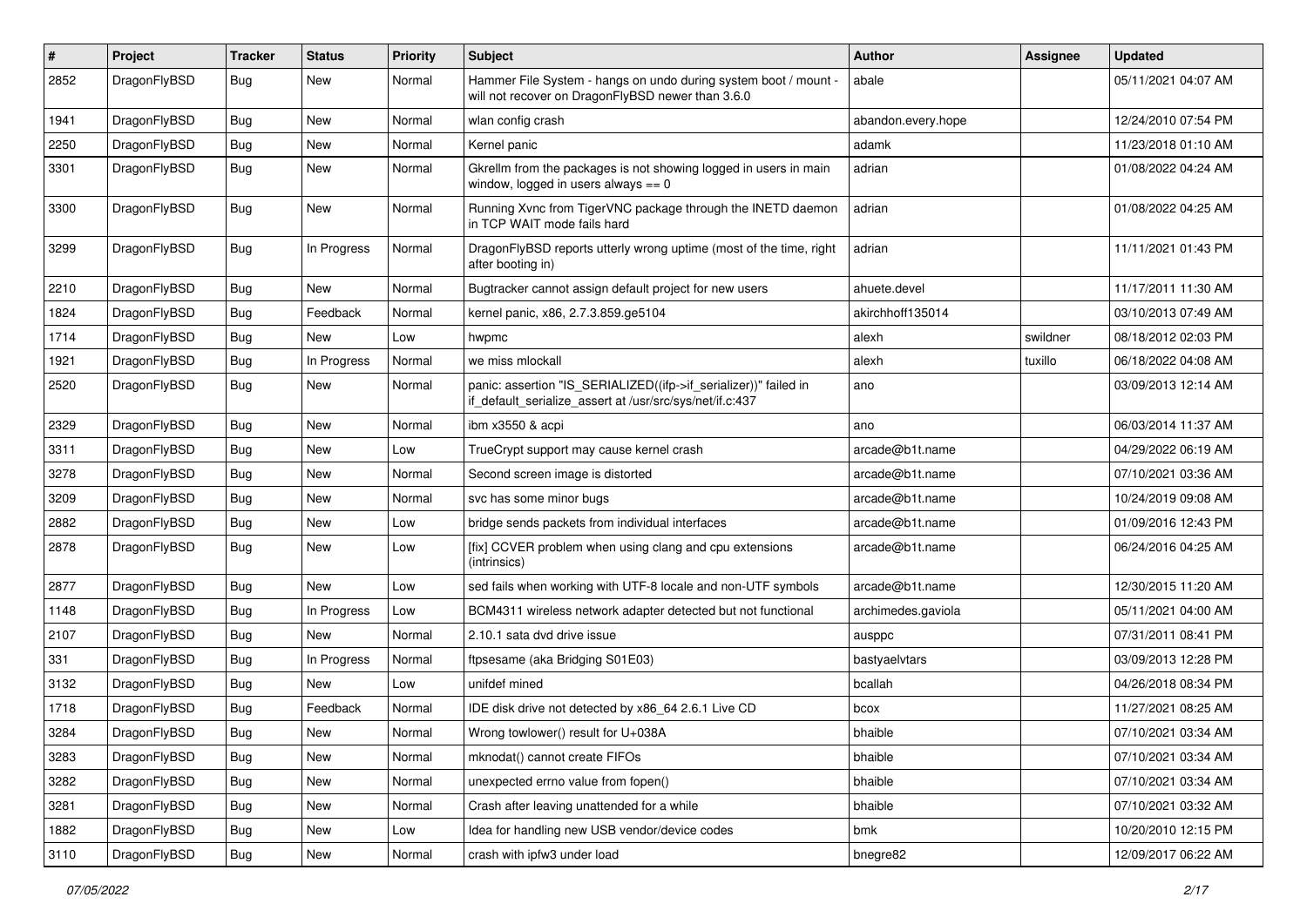| $\vert$ # | <b>Project</b> | <b>Tracker</b> | <b>Status</b> | <b>Priority</b> | <b>Subject</b>                                                                                                | Author     | Assignee | <b>Updated</b>      |
|-----------|----------------|----------------|---------------|-----------------|---------------------------------------------------------------------------------------------------------------|------------|----------|---------------------|
| 3101      | DragonFlyBSD   | <b>Bug</b>     | <b>New</b>    | Low             | PFI CGI install not working in dragonflybsd 5.0.1 USB install                                                 | bnegre82   |          | 05/11/2021 04:14 AM |
| 1594      | DragonFlyBSD   | Bug            | <b>New</b>    | Normal          | Kernel panic during boot from Live CD on Dell E6400                                                           | bodie      |          | 05/11/2021 03:54 AM |
| 1521      | DragonFlyBSD   | <b>Bug</b>     | Feedback      | Normal          | amd64 2.4 livecd won't mount root at boot                                                                     | bolapara   |          | 01/28/2018 03:45 AM |
| 2115      | DragonFlyBSD   | Bug            | <b>New</b>    | Normal          | [msk] system freeze after receive some paquet                                                                 | bsdsx      |          | 08/22/2011 10:22 AM |
| 725       | DragonFlyBSD   | <b>Bug</b>     | In Progress   | Low             | 'make distribution' fails w/'ro' /usr/obj                                                                     | c.turner   |          | 03/09/2013 01:01 PM |
| 2319      | DragonFlyBSD   | <b>Bug</b>     | <b>New</b>    | Normal          | crypt/passwd forward compat                                                                                   | c.turner1  |          | 02/28/2012 12:39 PM |
| 2265      | DragonFlyBSD   | <b>Bug</b>     | <b>New</b>    | Normal          | mbsrtowcs does not properly handle invalid mbstate t in ps                                                    | c.turner1  | swildner | 01/10/2012 07:56 PM |
| 1618      | DragonFlyBSD   | <b>Bug</b>     | Feedback      | Normal          | collision for 'struct pmap' when using RPC and <sys user.h=""></sys>                                          | carenas    |          | 05/11/2021 04:05 AM |
| 3143      | DragonFlyBSD   | <b>Bug</b>     | <b>New</b>    | Normal          | assertion "0" failed in hammer2_inode_xop_chain_sync                                                          | cbin       |          | 07/18/2018 12:50 PM |
| 2859      | DragonFlyBSD   | <b>Bug</b>     | New           | Low             | Installer configuration menu always highlights "Select timezone", no<br>matter which step was last completed. | cgag       |          | 12/02/2015 01:54 PM |
| 2858      | DragonFlyBSD   | <b>Bug</b>     | <b>New</b>    | Low             | Installer "Local or UTC" question should have "No" selected by<br>default.                                    | cgag       |          | 12/02/2015 01:18 PM |
| 3139      | DragonFlyBSD   | <b>Bug</b>     | <b>New</b>    | Normal          | USB Mouse Does Not Work in DragonflyBSD guest on VirtualBox                                                   | chiguy1256 |          | 06/24/2018 10:14 PM |
| 3280      | DragonFlyBSD   | <b>Bug</b>     | <b>New</b>    | Normal          | KMS console and i915(4) not working in 6.0                                                                    | cmusser    |          | 07/10/2021 03:35 AM |
| 2736      | DragonFlyBSD   | Bug            | <b>New</b>    | High            | kernel panics on acpi timer probe function                                                                    | cnb        |          | 05/11/2021 03:55 AM |
| 2735      | DragonFlyBSD   | Bug            | <b>New</b>    | Urgent          | iwn panics SYSSASSERT                                                                                         | cnb        |          | 05/11/2021 03:55 AM |
| 1481      | DragonFlyBSD   | <b>Bug</b>     | Feedback      | Normal          | panic: assertion: kva p(buf) in soopt from kbuf (after ipfw pipe<br>show, 2.2.1-R)                            | combiner   |          | 05/11/2021 04:01 AM |
| 1307      | DragonFlyBSD   | <b>Bug</b>     | In Progress   | Normal          | hammer tid -2 shows unexpected result                                                                         | corecode   |          | 10/18/2016 05:29 PM |
| 1538      | DragonFlyBSD   | <b>Bug</b>     | <b>New</b>    | Low             | mountroot should probe file systems                                                                           | corecode   | alexh    | 11/24/2010 06:35 PM |
| 341       | DragonFlyBSD   | <b>Bug</b>     | <b>New</b>    | Normal          | Vinum erroneously repors devices as busy                                                                      | corecode   | swildner | 01/21/2012 04:50 AM |
| 1587      | DragonFlyBSD   | <b>Bug</b>     | Feedback      | Normal          | can't gdb across fork                                                                                         | corecode   | tuxillo  | 05/11/2021 03:54 AM |
| 1584      | DragonFlyBSD   | Bug            | In Progress   | Normal          | can't use ssh from jail: debug1: read_passphrase: can't open<br>/dev/tty: Device busy                         | corecode   | tuxillo  | 05/11/2021 03:53 AM |
| 1583      | DragonFlyBSD   | <b>Bug</b>     | In Progress   | Normal          | panic: assertion: cursor->trans->sync lock refs $> 0$ in<br>hammer_recover_cursor                             | corecode   | tuxillo  | 05/11/2021 03:53 AM |
| 1556      | DragonFlyBSD   | <b>Bug</b>     | <b>New</b>    | Normal          | many processes stuck in "hmrrcm", system unusable                                                             | corecode   | tuxillo  | 05/11/2021 03:52 AM |
| 1547      | DragonFlyBSD   | <b>Bug</b>     | In Progress   | Normal          | disklabel64 automatic sizing                                                                                  | corecode   | tuxillo  | 05/11/2021 03:52 AM |
| 1528      | DragonFlyBSD   | Bug            | In Progress   | Normal          | ktrace does not show proper return values for pipe(2)                                                         | corecode   | tuxillo  | 05/11/2021 03:52 AM |
| 1475      | DragonFlyBSD   | Bug            | In Progress   | Normal          | kernel blocks with low memory and syscons setting a high res mode<br>/ scrollback                             | corecode   | tuxillo  | 05/11/2021 03:52 AM |
| 1474      | DragonFlyBSD   | <b>Bug</b>     | <b>New</b>    | Normal          | ithread 1 unexpectedly rescheduled                                                                            | corecode   | tuxillo  | 05/11/2021 03:52 AM |
| 1469      | DragonFlyBSD   | Bug            | In Progress   | Normal          | Hammer history security concern                                                                               | corecode   | tuxillo  | 05/11/2021 03:52 AM |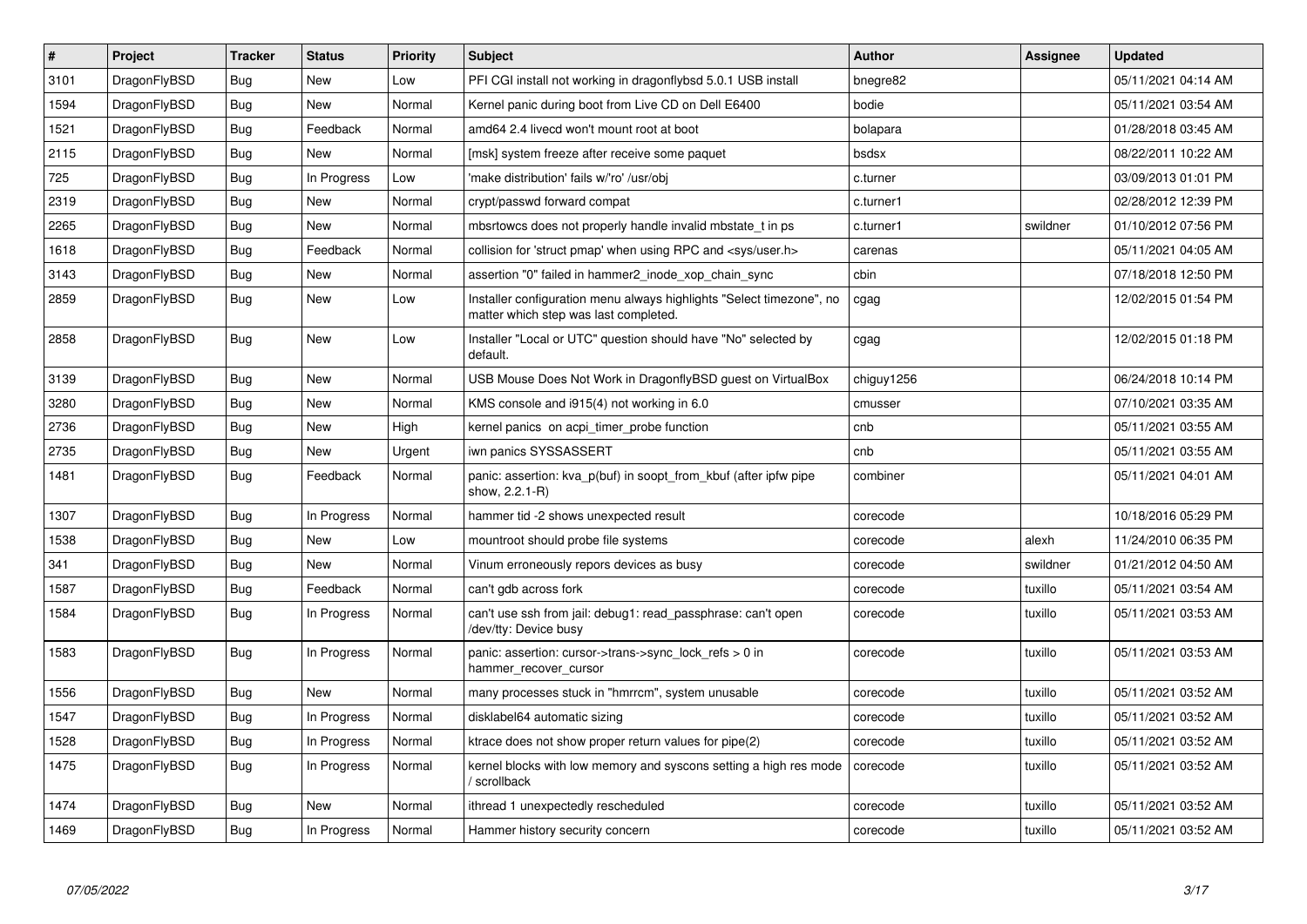| ∦    | Project      | <b>Tracker</b> | <b>Status</b> | <b>Priority</b> | Subject                                                                                                | Author    | <b>Assignee</b> | <b>Updated</b>      |
|------|--------------|----------------|---------------|-----------------|--------------------------------------------------------------------------------------------------------|-----------|-----------------|---------------------|
| 1442 | DragonFlyBSD | <b>Bug</b>     | New           | Normal          | blocking SIGSEGV and triggering a segment violation produces an<br>all CPU consuming process           | corecode  | tuxillo         | 05/11/2021 03:52 AM |
| 1440 | DragonFlyBSD | <b>Bug</b>     | New           | Normal          | ptrace/gdb doesn't work after process blocks SIGTRAP                                                   | corecode  | tuxillo         | 05/11/2021 03:52 AM |
| 1287 | DragonFlyBSD | Bug            | Feedback      | Normal          | altg configuration doesn't work                                                                        | corecode  | tuxillo         | 05/11/2021 03:51 AM |
| 1198 | DragonFlyBSD | <b>Bug</b>     | New           | High            | DDB loops panic in db_read_bytes                                                                       | corecode  | tuxillo         | 05/11/2021 03:51 AM |
| 1030 | DragonFlyBSD | <b>Bug</b>     | In Progress   | Normal          | msdosfs umount panic                                                                                   | corecode  | tuxillo         | 05/11/2021 03:51 AM |
| 911  | DragonFlyBSD | Bug            | Feedback      | Normal          | kldload/kernel linker can exceed malloc reserve and panic system                                       | corecode  | tuxillo         | 05/11/2021 03:51 AM |
| 901  | DragonFlyBSD | <b>Bug</b>     | Feedback      | Normal          | route show needs to get data from all cpus                                                             | corecode  | tuxillo         | 05/11/2021 03:50 AM |
| 847  | DragonFlyBSD | <b>Bug</b>     | Feedback      | Normal          | processes getting stuck on mount point                                                                 | corecode  | tuxillo         | 05/11/2021 03:50 AM |
| 781  | DragonFlyBSD | <b>Bug</b>     | In Progress   | Normal          | fdisk uses wrong geometry on usb flash drives                                                          | corecode  | tuxillo         | 05/11/2021 03:50 AM |
| 742  | DragonFlyBSD | <b>Bug</b>     | In Progress   | Normal          | umount problems with multiple mounts                                                                   | corecode  | tuxillo         | 06/25/2022 04:02 AM |
| 731  | DragonFlyBSD | Bug            | New           | Normal          | system freeze on "slice too large"                                                                     | corecode  | tuxillo         | 06/25/2022 04:01 AM |
| 2687 | DragonFlyBSD | Bug            | New           | Normal          | natacontrol software RAID in installer                                                                 | csmelosky |                 | 06/22/2014 12:03 PM |
| 3243 | DragonFlyBSD | Bug            | <b>New</b>    | Normal          | SMART status not reported properly for SSD disks                                                       | daftaupe  |                 | 09/09/2020 11:03 PM |
| 3227 | DragonFlyBSD | Submit         | <b>New</b>    | Normal          | Add HAMMER2 instructions in the installation medium README                                             | daftaupe  |                 | 03/26/2020 03:34 PM |
| 2994 | DragonFlyBSD | <b>Bug</b>     | <b>New</b>    | Normal          | Intermittent boot hangs after git: hammer - HAMMER Version 7                                           | davshao   |                 | 03/30/2017 02:06 PM |
| 2835 | DragonFlyBSD | Bug            | New           | Normal          | /usr/include/c++/5.0/bits/c++locale.h likes<br>POSIX C_SOURCE>=200809                                  | davshao   |                 | 11/18/2015 03:40 AM |
| 2688 | DragonFlyBSD | Bug            | <b>New</b>    | Normal          | 67613368bdda7 Fix wrong checks for U4B presence Asrock Z77M<br>difficulty detecting USB keyboard       | davshao   |                 | 06/28/2014 07:08 PM |
| 2652 | DragonFlyBSD | Bug            | New           | Normal          | 189a0ff3761b47  ix: Implement MSI-X support locks up Lenovo<br>S10 Intel Atom n270                     | davshao   |                 | 05/14/2014 01:55 AM |
| 2414 | DragonFlyBSD | Bug            | In Progress   | Normal          | Lenovo S10 acpi freeze (not new)                                                                       | davshao   |                 | 05/11/2021 04:13 AM |
| 3031 | DragonFlyBSD | Submit         | In Progress   | Normal          | Update drm/radeon to Linux 4.7.10 as much as possible                                                  | davshao   | ftigeot         | 08/19/2021 12:33 PM |
| 3145 | DragonFlyBSD | Submit         | In Progress   | Normal          | Update libelf to FreeBSD 12 current and build as base library usable<br>by ports                       | davshao   | tuxillo         | 08/20/2021 03:58 PM |
| 3076 | DragonFlyBSD | <b>Bug</b>     | New           | Normal          | sys/dev/netif/ig hal/e1000 ich8lan.c:1594: sanity checking mixup?                                      | dcb       |                 | 10/11/2017 01:58 AM |
| 3025 | DragonFlyBSD | <b>Bug</b>     | <b>New</b>    | Normal          | sys/dev/powermng/powernow/powernow.c:284: bad comparison?                                              | dcb       |                 | 09/23/2017 07:45 AM |
| 3024 | DragonFlyBSD | <b>Bug</b>     | <b>New</b>    | Low             | sys/dev/netif/wi/if_wi.c:1090]: (style) Redundant condition                                            | dcb       |                 | 04/11/2017 11:56 AM |
| 3022 | DragonFlyBSD | <b>Bug</b>     | New           | Normal          | sys/dev/netif/ath/ath/if_ath.c:2142: strange bitmask?                                                  | dcb       |                 | 04/11/2017 11:49 AM |
| 3021 | DragonFlyBSD | <b>Bug</b>     | In Progress   | Normal          | sys/dev/drm/i915/i915_gem_stolen.c:115]: (error) Signed integer<br>overflow for expression '65535<<20' | dcb       |                 | 04/11/2017 12:46 PM |
| 3018 | DragonFlyBSD | <b>Bug</b>     | New           | Normal          | sys/bus/u4b/wlan/if_run.c:5464]: (style) Redundant condition                                           | dcb       |                 | 04/11/2017 11:26 AM |
| 3011 | DragonFlyBSD | <b>Bug</b>     | In Progress   | Normal          | dragonfly/sys/dev/netif/re/re.c: suspicious code?                                                      | dcb       |                 | 07/29/2017 01:26 AM |
| 2790 | DragonFlyBSD | Submit         | New           | Low             | filedesc softrefs increment code factoring                                                             | dclink    |                 | 02/21/2015 04:00 AM |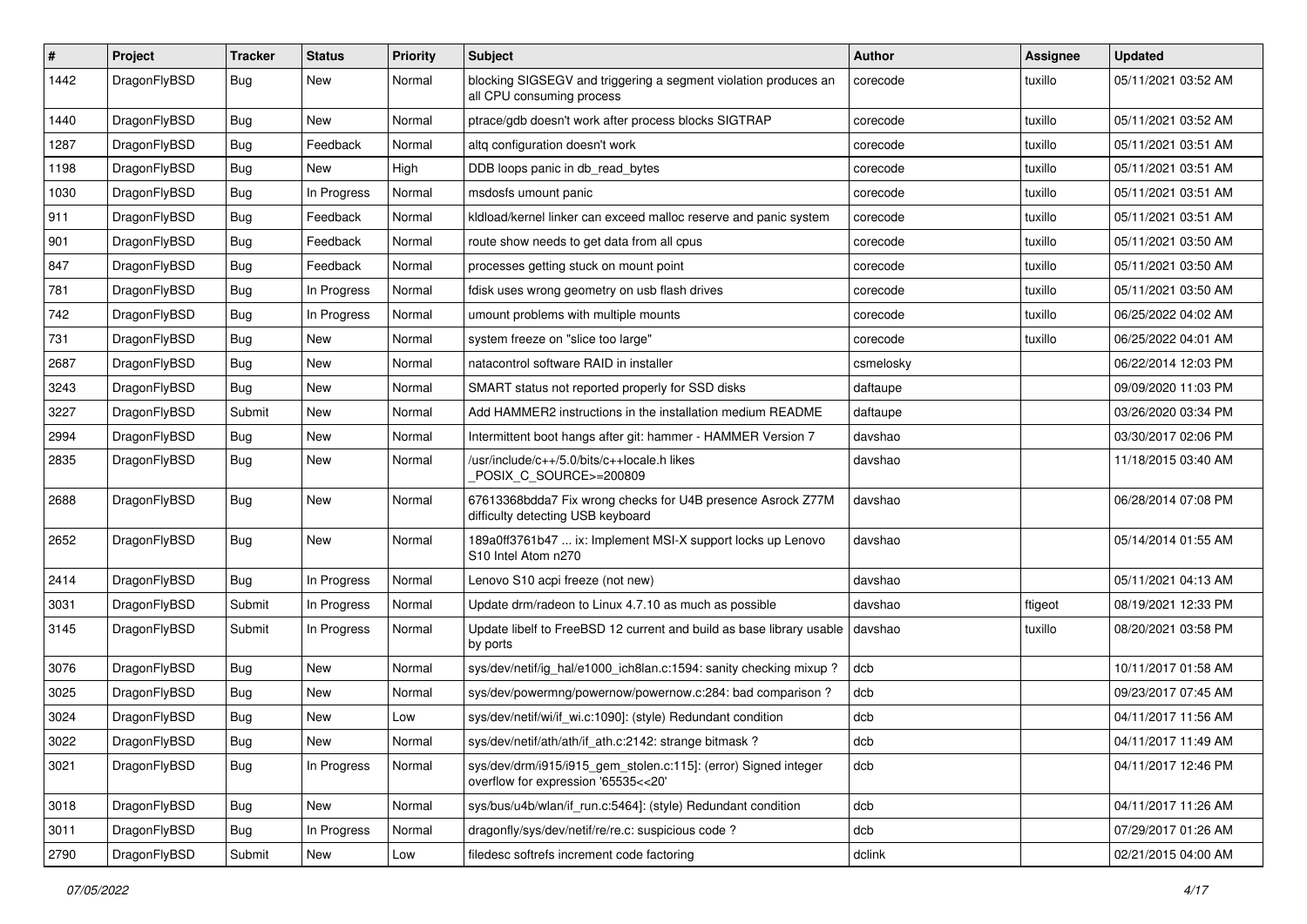| $\vert$ # | Project      | <b>Tracker</b> | <b>Status</b> | <b>Priority</b> | <b>Subject</b>                                                                                                                                            | <b>Author</b> | <b>Assignee</b> | <b>Updated</b>      |
|-----------|--------------|----------------|---------------|-----------------|-----------------------------------------------------------------------------------------------------------------------------------------------------------|---------------|-----------------|---------------------|
| 2721      | DragonFlyBSD | Submit         | Feedback      | Low             | Some few zalloc calls to objcache ones replacements                                                                                                       | dclink        | tuxillo         | 05/11/2021 04:08 AM |
| 2717      | DragonFlyBSD | Submit         | Feedback      | Normal          | Out of range numeric handling                                                                                                                             | dclink        | tuxillo         | 05/11/2021 04:08 AM |
| 3147      | DragonFlyBSD | Submit         | <b>New</b>    | Normal          | Enable headless installation                                                                                                                              | ddegroot      |                 | 10/09/2018 01:25 PM |
| 3154      | DragonFlyBSD | Submit         | <b>New</b>    | Normal          | Update serial handling in bootloader                                                                                                                      | ddegroot      | dillon          | 11/06/2018 11:21 PM |
| 2708      | DragonFlyBSD | <b>Bug</b>     | <b>New</b>    | Normal          | unable to send TCP nor UDP on age(4) interface                                                                                                            | dermiste      |                 | 05/11/2021 03:54 AM |
| 1774      | DragonFlyBSD | <b>Bug</b>     | <b>New</b>    | Normal          | New IP header cleanup branch available for testing                                                                                                        | dillon        |                 | 05/15/2022 10:59 AM |
| 1448      | DragonFlyBSD | Bug            | Feedback      | Normal          | panic: assertion: _tp->tt_msg->tt_cpuid == mycpuid in<br>tcp_callout_active tcp_output tcp_usr_send netmsg_pru_send<br>netmsg_service tcpmsg_service_loop | dillon        |                 | 05/11/2021 04:00 AM |
| 1429      | DragonFlyBSD | Bug            | Feedback      | Normal          | vkernel bug - "mfree: m->m_nextpkt != NULL"                                                                                                               | dillon        |                 | 05/11/2021 04:00 AM |
| 1336      | DragonFlyBSD | <b>Bug</b>     | In Progress   | Normal          | Still looking for reports of missed directory entries w/ HAMMER                                                                                           | dillon        |                 | 05/11/2021 04:00 AM |
| 3117      | DragonFlyBSD | Bug            | <b>New</b>    | Normal          | Problem with colours if "intel" video-driver used                                                                                                         | dpostolov     |                 | 01/07/2018 11:35 PM |
| 3116      | DragonFlyBSD | Bug            | <b>New</b>    | Normal          | da0 detects on very big volume if to _remove_ usb install stick and<br>reboot on Intel NUC5PPYH                                                           | dpostolov     |                 | 01/07/2018 09:40 PM |
| 1877      | DragonFlyBSD | Bug            | <b>New</b>    | Normal          | Freeze during 1st hammer cleanup after new install                                                                                                        | elekktretterr |                 | 05/15/2022 11:43 AM |
| 1669      | DragonFlyBSD | <b>Bug</b>     | In Progress   | Normal          | Drive wont open using button                                                                                                                              | elekktretterr |                 | 02/29/2012 12:05 PM |
| 1668      | DragonFlyBSD | <b>Bug</b>     | Feedback      | Normal          | Power button not working                                                                                                                                  | elekktretterr |                 | 03/10/2013 06:22 AM |
| 1634      | DragonFlyBSD | <b>Bug</b>     | <b>New</b>    | Normal          | panic: spin_lock: 0xe4ad1320, indefinitive wait!                                                                                                          | elekktretterr |                 | 01/19/2015 03:21 AM |
| 1613      | DragonFlyBSD | <b>Bug</b>     | Feedback      | Normal          | USB Keyboard not working on master                                                                                                                        | elekktretterr |                 | 05/11/2021 04:05 AM |
| 1463      | DragonFlyBSD | Bug            | <b>New</b>    | Normal          | Mountroot before drives are initialized                                                                                                                   | elekktretterr |                 | 12/07/2010 01:30 PM |
| 1456      | DragonFlyBSD | <b>Bug</b>     | Feedback      | Normal          | Microsoft wireless desktop problems                                                                                                                       | elekktretterr |                 | 01/15/2015 08:34 AM |
| 1454      | DragonFlyBSD | <b>Bug</b>     | Feedback      | Normal          | Unable to boot from external USB DVD drive                                                                                                                | elekktretterr |                 | 05/11/2021 04:01 AM |
| 1194      | DragonFlyBSD | <b>Bug</b>     | <b>New</b>    | Normal          | SCSI errors while trying to copy photos from my camera                                                                                                    | elekktretterr |                 | 01/14/2015 04:39 PM |
| 1181      | DragonFlyBSD | <b>Bug</b>     | In Progress   | Normal          | ACX111 panic                                                                                                                                              | elekktretterr |                 | 05/11/2021 04:00 AM |
| 2254      | DragonFlyBSD | Bug            | New           | Normal          | panic: assertion "ref < &td->td_toks_end" failed in lwkt_gettoken at<br>/usr/src/sys/kern/lwkt_token.c:588                                                | eocallaghan   |                 | 12/05/2011 10:21 PM |
| 2164      | DragonFlyBSD | <b>Bug</b>     | <b>New</b>    | Normal          | panic on reboot from usb.                                                                                                                                 | eocallaghan   |                 | 10/27/2011 09:29 AM |
| 2161      | DragonFlyBSD | Bug            | <b>New</b>    | Normal          | Outdated xorg.conf file gets installed into etc and screws up mouse                                                                                       | eocallaghan   |                 | 10/27/2011 01:51 PM |
| 2158      | DragonFlyBSD | <b>Bug</b>     | <b>New</b>    | Normal          | iwn panics with assertion on boot.                                                                                                                        | eocallaghan   |                 | 10/24/2011 04:13 PM |
| 1947      | DragonFlyBSD | <b>Bug</b>     | New           | Low             | GA-880GM-UD2H (rev. 1.3) AHCI fails to detect disks at the end of<br>the RAID controller                                                                  | eocallaghan   |                 | 11/27/2021 08:46 AM |
| 1592      | DragonFlyBSD | Bug            | Feedback      | Normal          | AcpiOSUnmapMemory: Warning, deallocation did not track<br>allocation.                                                                                     | eocallaghan   |                 | 06/02/2014 07:45 AM |
| 1591      | DragonFlyBSD | <b>Bug</b>     | Feedback      | Normal          | Lenovo X301 hangs with AHCI Driver CMD TIMEOUT<br>STS=d0 <bsy></bsy>                                                                                      | eocallaghan   |                 | 05/11/2021 04:05 AM |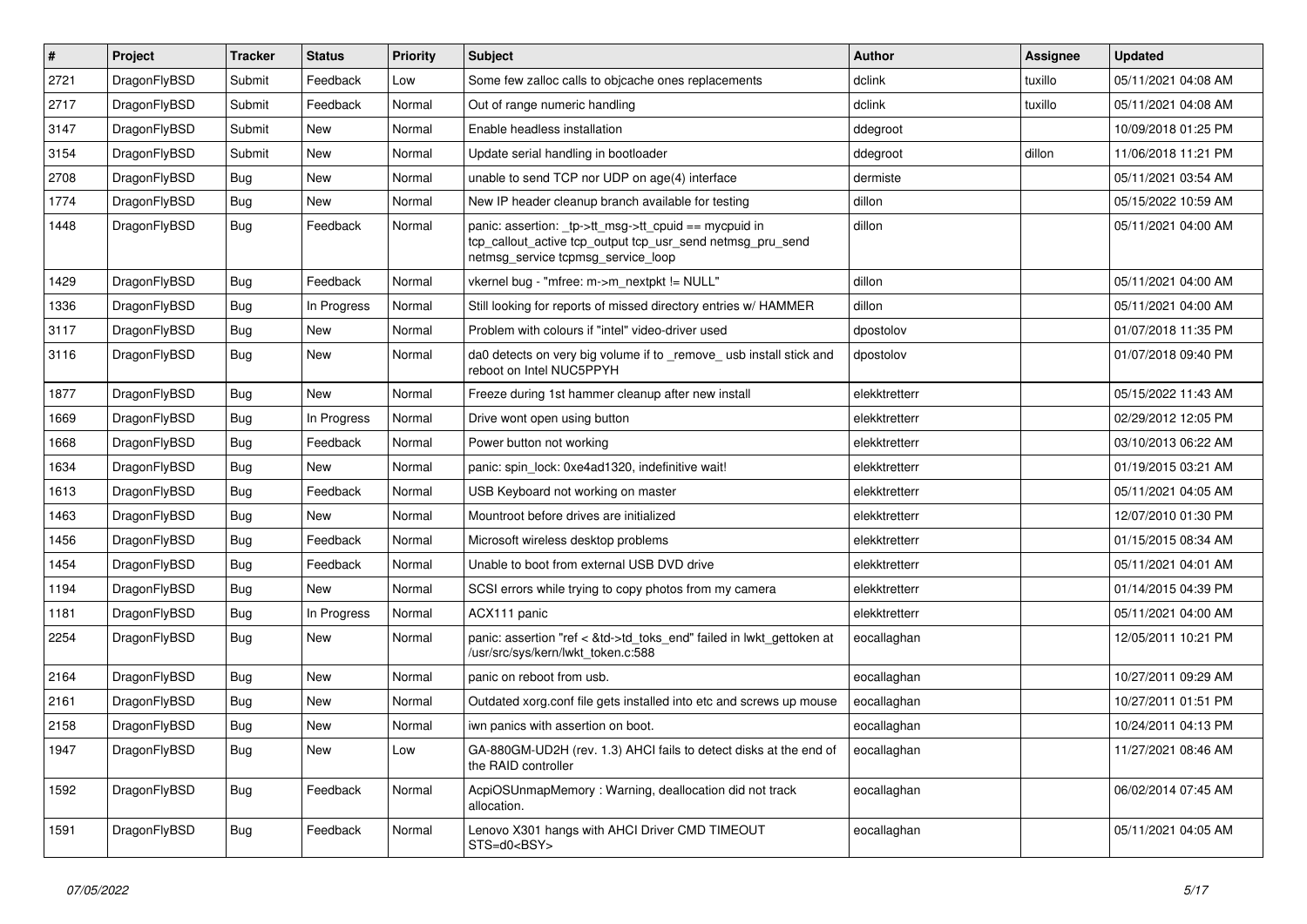| $\pmb{\#}$ | Project      | <b>Tracker</b> | <b>Status</b> | <b>Priority</b> | Subject                                                                                 | <b>Author</b> | Assignee  | <b>Updated</b>      |
|------------|--------------|----------------|---------------|-----------------|-----------------------------------------------------------------------------------------|---------------|-----------|---------------------|
| 1831       | DragonFlyBSD | Bug            | Feedback      | High            | HAMMER "malloc limit exceeded" panic                                                    | eocallaghan   | dillon    | 06/04/2022 04:38 AM |
| 2544       | DragonFlyBSD | Bug            | New           | Normal          | live DVD system boot (menu option 1) caused db> prompt on<br>PE1950                     | estrabd       |           | 05/11/2021 03:54 AM |
| 3276       | DragonFlyBSD | Submit         | <b>New</b>    | Normal          | Add option controlling whether gpt expand expands the last partition<br>(needs testing) | falsifian     |           | 07/10/2021 03:35 AM |
| 2075       | DragonFlyBSD | <b>Bug</b>     | <b>New</b>    | Normal          | pflogd on x86_64                                                                        | fanch         |           | 05/16/2011 04:04 PM |
| 2657       | DragonFlyBSD | Bug            | <b>New</b>    | High            | Needs acl to migrate our servers                                                        | ferney        |           | 03/31/2014 11:37 AM |
| 2569       | DragonFlyBSD | Bug            | New           | Normal          | ctime NFS                                                                               | ferney        |           | 08/11/2013 04:35 AM |
| 1672       | DragonFlyBSD | Bug            | Feedback      | Normal          | panic (trap 12) around btree_search() in 2.4.1-RELEASE                                  | floid         |           | 01/19/2015 03:36 AM |
| 979        | DragonFlyBSD | Bug            | Feedback      | Normal          | Failure-prone USB mass storage (SB600? msdosfs? CAM?)                                   | floid         |           | 01/15/2015 08:38 AM |
| 846        | DragonFlyBSD | Bug            | Feedback      | Normal          | USB bugs:usb mouse can't used!                                                          | frankning     |           | 01/15/2015 08:36 AM |
| 1899       | DragonFlyBSD | <b>Bug</b>     | <b>New</b>    | Normal          | Keyboard doesn't work                                                                   | fransm        |           | 05/15/2022 03:32 PM |
| 2803       | DragonFlyBSD | <b>Bug</b>     | <b>New</b>    | Normal          | HAMMER: Warning: UNDO area too small!                                                   | ftigeot       |           | 03/11/2015 03:42 PM |
| 2674       | DragonFlyBSD | Bug            | New           | Normal          | <b>GPT Support</b>                                                                      | ftigeot       |           | 12/28/2015 02:54 PM |
| 2619       | DragonFlyBSD | Bug            | <b>New</b>    | Normal          | DragonFly 3.6 can't be installed on a 6TB volume                                        | ftigeot       |           | 02/23/2014 11:55 PM |
| 2535       | DragonFlyBSD | Bug            | <b>New</b>    | Normal          | Imap processes apparentlt blocked on disk I/O                                           | ftigeot       |           | 04/02/2013 09:31 AM |
| 2403       | DragonFlyBSD | Bug            | <b>New</b>    | Low             | newfs -E doesn't handle /dev/serno device names properly                                | ftigeot       |           | 08/17/2012 05:07 AM |
| 2122       | DragonFlyBSD | Submit         | <b>New</b>    | Normal          | [Review] Fixes to the VFS layer                                                         | ftigeot       |           | 05/31/2022 03:25 PM |
| 2051       | DragonFlyBSD | <b>Bug</b>     | New           | Normal          | No ipv6 lan route entry created on 2.10                                                 | ftigeot       |           | 04/21/2011 10:37 AM |
| 1923       | DragonFlyBSD | Bug            | <b>New</b>    | Normal          | Abysmal NFS performance with IPv6                                                       | ftigeot       |           | 12/05/2010 09:34 PM |
| 1826       | DragonFlyBSD | Bug            | New           | Normal          | panic during boot: assertion so->so_port  in tcp_input                                  | ftigeot       |           | 05/15/2022 11:05 AM |
| 1818       | DragonFlyBSD | Bug            | New           | Normal          | panic: Bad tailq NEXT (kqueue issue ?)                                                  | ftigeot       |           | 05/15/2022 11:40 AM |
| 2819       | DragonFlyBSD | Bug            | In Progress   | Normal          | Random micro system freezes after a week of uptime                                      | ftigeot       | dillon    | 08/16/2015 08:46 PM |
| 2037       | DragonFlyBSD | Bug            | Feedback      | Normal          | Panic Bad link elm while building packages                                              | ftigeot       | dillon    | 04/21/2011 07:20 AM |
| 1593       | DragonFlyBSD | Bug            | Feedback      | Normal          | panic: assertion: ccb == ap->ap_err_ccb in ahci_put_err_ccb                             | ftigeot       | ftigeot   | 05/15/2022 05:09 AM |
| 2416       | DragonFlyBSD | <b>Bug</b>     | <b>New</b>    | Normal          | ".' entry can be removed on mounted nfs filesystem                                      | ftigeot       | tuxillo   | 06/03/2014 04:40 AM |
| 2577       | DragonFlyBSD | Bug            | New           | Normal          | virtio-blk iops performance is cpu limited on high end devices                          | gjs278        | vsrinivas | 08/01/2013 02:28 PM |
| 3165       | DragonFlyBSD | Bug            | New           | Normal          | Looping at boot time                                                                    | gop           |           | 12/28/2018 01:04 PM |
| 2095       | DragonFlyBSD | <b>Bug</b>     | New           | Low             | Running installer post-install: Unsupported DFUI transport "                            | greenrd       |           | 06/26/2011 09:20 AM |
| 2094       | DragonFlyBSD | <b>Bug</b>     | New           | Normal          | Segfault when gdb printing backtrace from core dump                                     | greenrd       |           | 06/25/2011 04:14 PM |
| 1563       | DragonFlyBSD | Bug            | Feedback      | Normal          | reset(1) doesn't reset terminal to the defaults                                         | hasso         |           | 03/10/2013 04:17 AM |
| 1525       | DragonFlyBSD | Bug            | New           | Normal          | boehm-gc problems                                                                       | hasso         |           | 10/13/2012 07:13 PM |
| 1502       | DragonFlyBSD | <b>Bug</b>     | In Progress   | Normal          | Lock while deleting files from nohistory HAMMER directories                             | hasso         |           | 03/10/2013 04:28 AM |
| 1486       | DragonFlyBSD | Bug            | Feedback      | Normal          | Interrupt storm related to SATA DVD device                                              | hasso         |           | 05/11/2021 04:01 AM |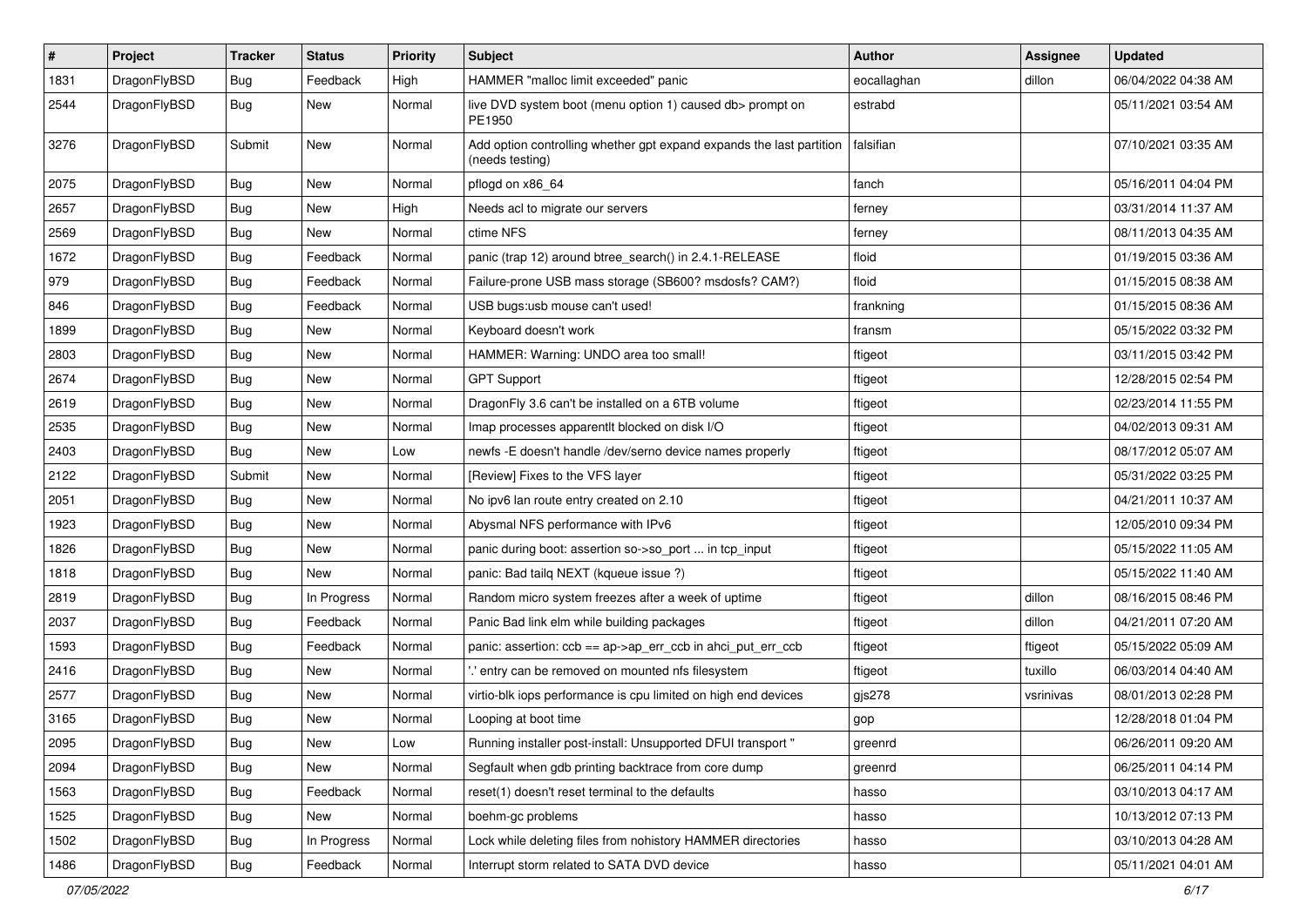| #    | Project      | <b>Tracker</b> | <b>Status</b> | <b>Priority</b> | Subject                                                                                    | <b>Author</b>   | <b>Assignee</b> | <b>Updated</b>      |
|------|--------------|----------------|---------------|-----------------|--------------------------------------------------------------------------------------------|-----------------|-----------------|---------------------|
| 1313 | DragonFlyBSD | <b>Bug</b>     | New           | Low             | Signal code in kernel needs major overhaul (signal queues,<br>si code, si addr)            | hasso           |                 | 05/11/2021 04:00 AM |
| 884  | DragonFlyBSD | <b>Bug</b>     | In Progress   | High            | Performance/memory problems under filesystem IO load                                       | hasso           |                 | 05/11/2021 03:50 AM |
| 1430 | DragonFlyBSD | <b>Bug</b>     | New           | Normal          | Buggy $w(1)$ ?                                                                             | hasso           | alexh           | 11/24/2010 08:09 AM |
| 1411 | DragonFlyBSD | <b>Bug</b>     | Feedback      | Normal          | Burning doesn't work with ahci(4)                                                          | hasso           | dillon          | 05/11/2021 04:00 AM |
| 1532 | DragonFlyBSD | <b>Bug</b>     | New           | Low             | jemalloc doesn't work on DragonFly                                                         | hasso           | sjg             | 08/02/2011 01:14 AM |
| 1428 | DragonFlyBSD | Bug            | Feedback      | Low             | POSIX.1e implementation is too old                                                         | hasso           | tuxillo         | 05/11/2021 04:00 AM |
| 2680 | DragonFlyBSD | <b>Bug</b>     | New           | Low             | boot0cfg update makes box unbootable                                                       | herrgard        |                 | 06/10/2014 06:02 AM |
| 2125 | DragonFlyBSD | <b>Bug</b>     | New           | Normal          | Weird garbage in dmesg                                                                     | herrgard        |                 | 08/30/2011 08:04 PM |
| 2045 | DragonFlyBSD | Bug            | <b>New</b>    | Normal          | ral(4): Fatal trap 12: page fault while in kernel mode (two panics)                        | herrgard        |                 | 11/03/2011 05:34 PM |
| 1982 | DragonFlyBSD | Bug            | New           | Low             | There is no linuxulator on x86-64                                                          | herrgard        |                 | 05/31/2022 02:25 PM |
| 3206 | DragonFlyBSD | Submit         | New           | Normal          | update psm/kbd to FreeBSD 12.0 code                                                        | htse            |                 | 10/05/2019 03:49 PM |
| 3201 | DragonFlyBSD | Submit         | New           | Normal          | Fixes make search display                                                                  | htse            |                 | 08/20/2021 04:02 PM |
| 3189 | DragonFlyBSD | Bug            | New           | Normal          | Allow DragonFly Mail Agent to accept an alternate config via<br>command line switch        | iang            |                 | 08/16/2021 12:42 AM |
| 3029 | DragonFlyBSD | Bug            | New           | Normal          | Running DflyBSD 4.8 on FreeBSD bhyve as a guest                                            | iron            |                 | 05/13/2022 04:33 AM |
| 2604 | DragonFlyBSD | Bug            | New           | Normal          | dell laptop does not boot with LATEST                                                      | isenmann        |                 | 11/20/2013 02:07 AM |
| 2746 | DragonFlyBSD | Bug            | <b>New</b>    | Normal          | some fraction of xterms started from the xmonad window manager<br>get killed with SIGALRM  | isenmann        | profmakx        | 12/28/2014 02:51 AM |
| 2825 | DragonFlyBSD | Bug            | <b>New</b>    | High            | 3x dhclient = hanging system (objcache exhausted)                                          | jaccovonb       | sepherosa       | 05/11/2021 03:55 AM |
| 3134 | DragonFlyBSD | Bug            | <b>New</b>    | Normal          | RFC 3021 (/31 networks) appear to be unsupported                                           | jailbird        |                 | 05/16/2018 11:03 PM |
| 2369 | DragonFlyBSD | Bug            | New           | Normal          | panic: Bad link elm 0xffffffe07edf6068 next->prev != elm                                   | jaydg           |                 | 08/15/2012 03:04 AM |
| 2308 | DragonFlyBSD | Bug            | New           | Normal          | System freeze when unloading snd_hda                                                       | jaydg           |                 | 02/19/2012 07:15 AM |
| 2353 | DragonFlyBSD | Bug            | In Progress   | Normal          | panic: assertion "gd->gd_spinlocks_wr == 0" failed in<br>bsd4_schedulerclock               | jaydg           | alexh           | 11/28/2012 01:57 AM |
| 2731 | DragonFlyBSD | <b>Bug</b>     | In Progress   | Normal          | Screen full of random colors when starting Xorg with Intel Haswell<br>HD Graphics P4600    | jkatzmaier      |                 | 11/12/2014 04:08 PM |
| 3089 | DragonFlyBSD | Bug            | In Progress   | Normal          | vtnet(4) - disable TCP checksum offload by default                                         | jlane           | vadaszi         | 05/11/2021 04:14 AM |
| 2890 | DragonFlyBSD | <b>Bug</b>     | New           | Normal          | not able to boot usb installer on Toshiba Chromebook 2                                     | johnnywhishbone |                 | 02/22/2016 03:42 AM |
| 2712 | DragonFlyBSD | <b>Bug</b>     | New           | Normal          | connect(2) returns EINVAL when retrying after ECONNREFUSED                                 | jorisgio        |                 | 08/14/2014 05:31 PM |
| 2391 | DragonFlyBSD | <b>Bug</b>     | In Progress   | Normal          | System lock with ahci and acpi enabled on ATI RS690 chipset with<br>SMB600 sata controller | jorisgio        | vadaszi         | 06/03/2015 03:51 PM |
| 2568 | DragonFlyBSD | <b>Bug</b>     | New           | Normal          | AHCI panic                                                                                 | josepht         |                 | 06/07/2013 05:52 PM |
| 2013 | DragonFlyBSD | Bug            | In Progress   | Normal          | oversized DMA request loop                                                                 | josepht         |                 | 05/11/2021 04:06 AM |
| 1745 | DragonFlyBSD | <b>Bug</b>     | Feedback      | Normal          | kmalloc panic                                                                              | josepht         |                 | 05/11/2021 04:05 AM |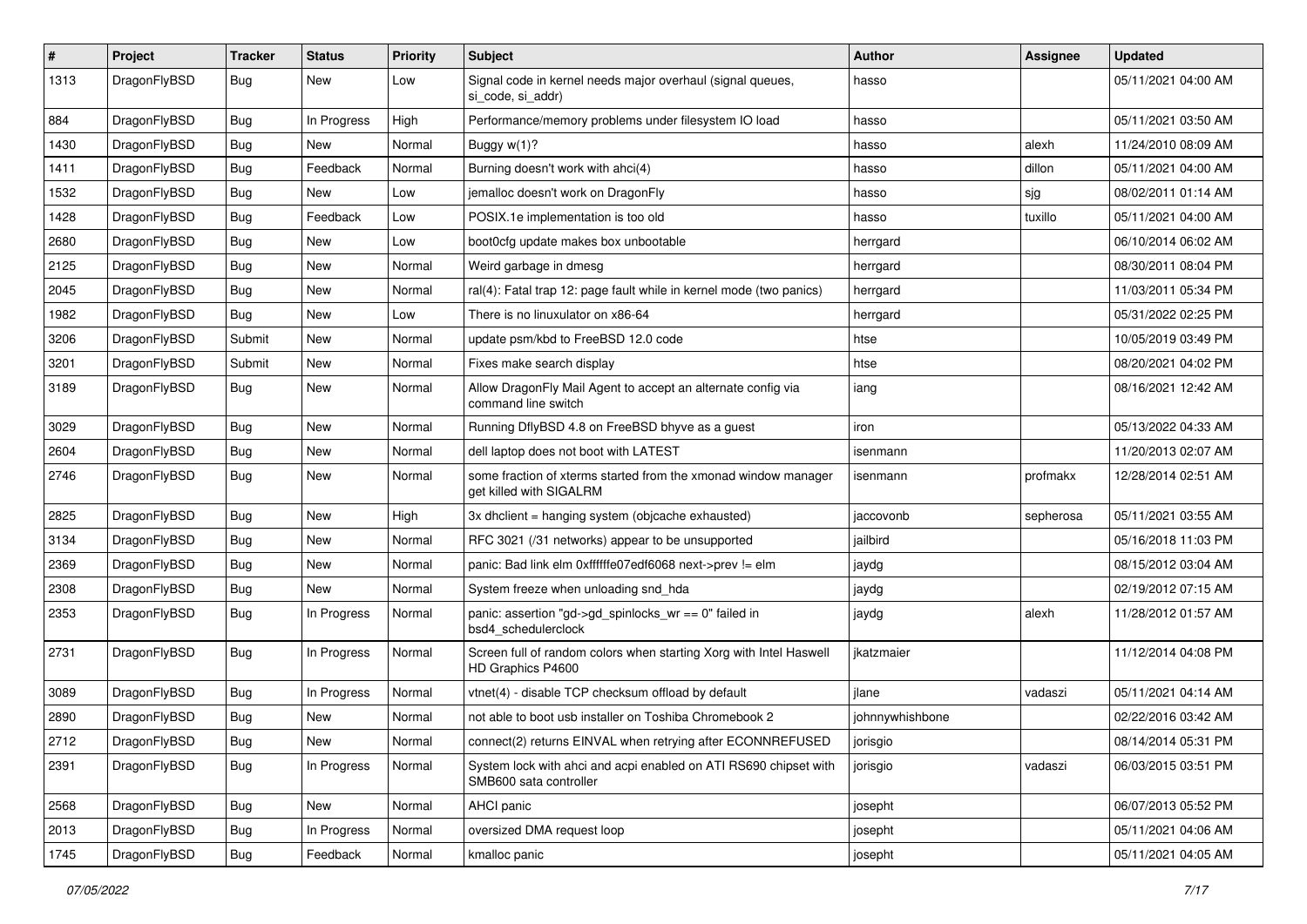| $\vert$ # | Project      | <b>Tracker</b> | <b>Status</b> | <b>Priority</b> | Subject                                                                                                    | Author        | Assignee  | <b>Updated</b>      |
|-----------|--------------|----------------|---------------|-----------------|------------------------------------------------------------------------------------------------------------|---------------|-----------|---------------------|
| 1330      | DragonFlyBSD | <b>Bug</b>     | Feedback      | Normal          | Hammer, usb disk, SYNCHRONIZE CACHE failure                                                                | josepht       |           | 06/02/2014 04:56 AM |
| 1717      | DragonFlyBSD | <b>Bug</b>     | Feedback      | Normal          | HAMMER panic in hammer_cursor_down()                                                                       | josepht1      |           | 05/11/2021 04:05 AM |
| 2245      | DragonFlyBSD | <b>Bug</b>     | New           | Normal          | panic: assertion "ref < &td->td_toks_end" failed in lwkt_gettoken at<br>/usr/src/sys/kern/lwkt_token.c:588 | juanfra684    |           | 11/22/2011 07:41 PM |
| 2153      | DragonFlyBSD | <b>Bug</b>     | <b>New</b>    | Normal          | Too many unuseful warnings at boot                                                                         | juanfra684    |           | 10/18/2011 10:16 PM |
| 3228      | DragonFlyBSD | <b>Bug</b>     | New           | Low             | pfi kif unref: state refcount $\leq$ 0 in dmesg                                                            | justin        |           | 03/05/2021 06:39 AM |
| 2444      | DragonFlyBSD | Bug            | <b>New</b>    | Normal          | Crash during Hammer overnight cleanup                                                                      | justin        |           | 11/04/2012 07:58 AM |
| 2090      | DragonFlyBSD | <b>Bug</b>     | Feedback      | Normal          | snd_hda does not support headphone automute                                                                | justin        |           | 03/29/2012 08:03 PM |
| 385       | DragonFlyBSD | <b>Bug</b>     | Feedback      | Low             | Mail archive address removal                                                                               | justin        | justin    | 03/09/2013 11:24 AM |
| 2645      | DragonFlyBSD | <b>Bug</b>     | New           | Normal          | panic with dsched fq and ioprio                                                                            | jyoung15      |           | 02/20/2014 07:29 AM |
| 1727      | DragonFlyBSD | <b>Bug</b>     | Feedback      | Normal          | CD boot panic (2.6.1) (usb?)                                                                               | kiril         |           | 05/15/2022 05:10 AM |
| 2529      | DragonFlyBSD | Bug            | <b>New</b>    | Low             | Sundance network adapter is not detected and attached                                                      | kworr         |           | 03/25/2013 02:29 AM |
| 2421      | DragonFlyBSD | Bug            | New           | High            | Kernel panic: vm_fault: page 0xc0f70000 not busy!                                                          | lentferj      |           | 10/03/2012 08:16 AM |
| 2288      | DragonFlyBSD | Bug            | Feedback      | Normal          | Random IO performance loss introduced since January 1st                                                    | lentferj      |           | 01/23/2013 04:21 PM |
| 1939      | DragonFlyBSD | <b>Bug</b>     | <b>New</b>    | Normal          | Panic on nightly build and stress test box                                                                 | lentferj      |           | 12/18/2010 08:41 AM |
| 1916      | DragonFlyBSD | <b>Bug</b>     | New           | Normal          | Constant crashes on x86_64 with UFS                                                                        | lentferj      |           | 11/21/2010 07:40 PM |
| 2892      | DragonFlyBSD | Bug            | New           | Normal          | swap pager:indefinite wait bufferf error                                                                   | <b>Ihmwzy</b> |           | 02/21/2016 10:32 PM |
| 3310      | DragonFlyBSD | Bug            | In Progress   | Normal          | NVMM+QEMU fail to boot with UEFI: Mem Assist Failed<br>[gpa=0xfffffff0]                                    | liweitianux   |           | 01/11/2022 03:22 PM |
| 2917      | DragonFlyBSD | Bug            | New           | Normal          | da8: reading primary partition table: error accessing offset<br>000000000000 for 512                       | liweitianux   |           | 05/11/2021 08:43 PM |
| 3028      | DragonFlyBSD | <b>Bug</b>     | In Progress   | Normal          | installer: confusion of set/get disk encryption passphrase dialogs                                         | liweitianux   | tuxillo   | 06/03/2022 05:13 PM |
| 2565      | DragonFlyBSD | <b>Bug</b>     | <b>New</b>    | Normal          | "ifconfig ix0 up" panic                                                                                    | Itpig402a     |           | 06/03/2013 05:46 AM |
| 2434      | DragonFlyBSD | <b>Bug</b>     | New           | Normal          | BTX Halted - Boot fails on USB/GUI                                                                         | lucmv         |           | 10/17/2012 08:12 PM |
| 2808      | DragonFlyBSD | Bug            | <b>New</b>    | Normal          | X freeze by switching between X and VT - results in black screen                                           | lukesky333    |           | 05/11/2021 03:55 AM |
| 2531      | DragonFlyBSD | Bug            | <b>New</b>    | Normal          | camcontrol fails to disable APM                                                                            | m.lombardi85  |           | 03/23/2013 12:28 PM |
| 2167      | DragonFlyBSD | <b>Bug</b>     | New           | Normal          | shutdown/reboot fails after uptime msg                                                                     | marino        |           | 11/28/2011 03:01 AM |
| 2370      | DragonFlyBSD | Bug            | <b>New</b>    | Normal          | panic: ffs_valloc: dup alloc                                                                               | marino        | vsrinivas | 02/01/2013 09:28 AM |
| 2092      | DragonFlyBSD | Bug            | New           | Normal          | Panic: Bad link elm 0x next->prev $!=$ elm                                                                 | masterblaster | dillon    | 12/04/2011 12:49 PM |
| 3035      | DragonFlyBSD | Bug            | New           | Normal          | panic: assertion "cpu >= 0 && cpu < ncpus" failed in netisr_cpuport<br>at /usr/src/sys/net/netisr2.h:87    | masu          |           | 05/11/2017 01:24 AM |
| 2809      | DragonFlyBSD | <b>Bug</b>     | New           | Normal          | hammer mirror-stream                                                                                       | masu          |           | 04/10/2015 12:33 AM |
| 1860      | DragonFlyBSD | <b>Bug</b>     | Feedback      | Normal          | Panic while creating UFS fs on vn(4) for initrd                                                            | matthias      |           | 02/29/2012 07:16 AM |
| 2067      | DragonFlyBSD | <b>Bug</b>     | New           | Normal          | sound/pcm: "play interrupt timeout, channel dead"                                                          | matthiasr     |           | 05/11/2021 03:55 AM |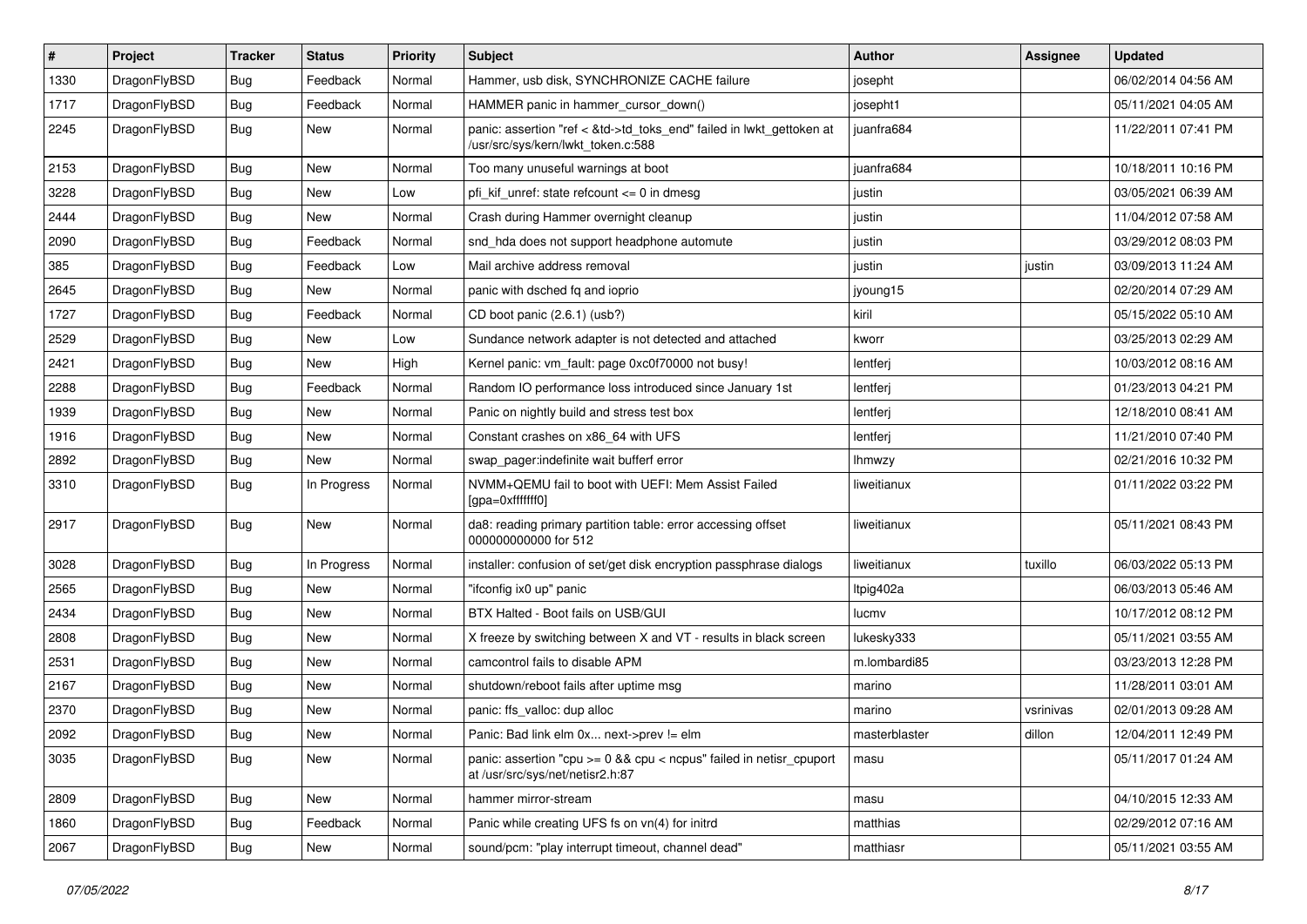| $\sharp$ | Project      | <b>Tracker</b> | <b>Status</b> | <b>Priority</b> | Subject                                                                                                            | <b>Author</b>          | Assignee  | <b>Updated</b>      |
|----------|--------------|----------------|---------------|-----------------|--------------------------------------------------------------------------------------------------------------------|------------------------|-----------|---------------------|
| 2598     | DragonFlyBSD | Bug            | New           | Normal          | i386 via USB Booting                                                                                               | mbzadegan              |           | 10/21/2013 02:28 AM |
| 2644     | DragonFlyBSD | Bug            | Feedback      | Normal          | 3.6.0-REL trap 9 on boot                                                                                           | memmerto               |           | 11/27/2021 08:08 AM |
| 1293     | DragonFlyBSD | Bug            | New           | Normal          | 2.2.1-REL Installer Request                                                                                        | mk                     | tuxillo   | 05/11/2021 04:00 AM |
| 3317     | DragonFlyBSD | Bug            | In Progress   | Normal          | Network vtnet0 not working on Hetzner cloud                                                                        | mneumann               |           | 06/18/2022 03:55 AM |
| 3235     | DragonFlyBSD | Bug            | <b>New</b>    | Normal          | Kernel panic in devfs vnops.c                                                                                      | mneumann               |           | 04/28/2020 07:00 AM |
| 3222     | DragonFlyBSD | Bug            | New           | Normal          | gcc - undefined reference to ' atomic load' (missing libatomic?)                                                   | mneumann               |           | 02/08/2020 02:45 AM |
| 3111     | DragonFlyBSD | Bug            | In Progress   | High            | Mouse lags every second heavily under X11                                                                          | mneumann               |           | 12/12/2017 09:46 PM |
| 2972     | DragonFlyBSD | Bug            | New           | Normal          | ipfw3 "deny to me" does not work correctly                                                                         | mneumann               |           | 12/27/2016 12:11 PM |
| 2881     | DragonFlyBSD | Bug            | <b>New</b>    | Normal          | Pulseaudio hangs/resets system when starting X11                                                                   | mneumann               |           | 01/09/2016 03:08 AM |
| 2788     | DragonFlyBSD | Bug            | New           | Normal          | ioctl GSLICEINFO: Not working for vnode slice                                                                      | mneumann               |           | 02/12/2015 07:49 AM |
| 3218     | DragonFlyBSD | Bug            | New           | Normal          | Kernel panics are not sent to comconsole when booted over EFI                                                      | mqudsi                 |           | 12/02/2019 08:52 PM |
| 168      | DragonFlyBSD | Bug            | In Progress   | Normal          | Livelocked limit engaged while trying to setup IPW wireless                                                        | mschacht               | sepherosa | 05/11/2021 04:05 AM |
| 1144     | DragonFlyBSD | Bug            | Feedback      | Normal          | Incorrect clock under KVM                                                                                          | msylvan                |           | 03/09/2013 01:17 PM |
| 679      | DragonFlyBSD | Bug            | New           | Low             | Netgraph backward compatibility for old *LEN constants                                                             | nant                   | nant      | 02/18/2014 05:45 AM |
| 2104     | DragonFlyBSD | Bug            | New           | Normal          | network configuration seg. fault on install CD                                                                     | navratil               |           | 07/26/2011 07:55 AM |
| 2958     | DragonFlyBSD | Bug            | Feedback      | Normal          | Hammer FS dies during pruning after massive write load                                                             | neilb                  |           | 10/11/2016 04:20 AM |
| 2957     | DragonFlyBSD | Bug            | Feedback      | Normal          | swapoff -a followed by swapon -a doesn't give your swap back                                                       | neilb                  |           | 10/09/2016 04:17 AM |
| 2098     | DragonFlyBSD | Submit         | New           | Normal          | [PATCH] correct ath man page example<br>(/usr/src/share/man/man4/ath.4)                                            | nobody                 |           | 11/15/2011 12:27 AM |
| 3215     | DragonFlyBSD | Bug            | <b>New</b>    | Normal          | Hang in tcdrain(3) after write(3)                                                                                  | noloader               |           | 11/25/2019 03:08 PM |
| 2622     | DragonFlyBSD | Bug            | New           | Normal          | VAIO FIT15E fn keys support                                                                                        | nonsolosoft            |           | 12/31/2013 01:31 AM |
| 2621     | DragonFlyBSD | Bug            | <b>New</b>    | Normal          | core dump using cdrom                                                                                              | nonsolosoft            |           | 12/27/2013 12:43 AM |
| 2412     | DragonFlyBSD | Bug            | <b>New</b>    | Normal          | wlan0 fails to get address via dhclient                                                                            | nonsolosoft            |           | 08/30/2012 05:55 AM |
| 2182     | DragonFlyBSD | Bug            | New           | Normal          | if msk PHY FIFO underrun/overflow                                                                                  | nonsolosoft            |           | 09/03/2012 06:39 AM |
| 1193     | DragonFlyBSD | Bug            | New           | Normal          | kernel doesn't recognize cdrom drive                                                                               | nonsolosoft            |           | 01/25/2014 09:11 PM |
| 3052     | DragonFlyBSD | Bug            | New           | Normal          | panic DragonFly v4.8.1-RELEASE by mounting a malformed NTFS<br>image [64.000]                                      | open.source@ribose.com |           | 08/14/2017 03:22 AM |
| 3051     | DragonFlyBSD | Bug            | <b>New</b>    | Normal          | panic DragonFly v4.8.1-RELEASE by mounting a malformed NTFS<br>image [12.000]                                      | open.source@ribose.com |           | 08/14/2017 03:20 AM |
| 3049     | DragonFlyBSD | <b>Bug</b>     | New           | Normal          | panic DragonFly v4.8.1-RELEASE by mounting a malformed<br>msdosfs image [12.128]                                   | open.source@ribose.com |           | 08/14/2017 02:53 AM |
| 2802     | DragonFlyBSD | Bug            | New           | Normal          | USB Wifi urtwn0 crash from cd boot                                                                                 | opvalues               |           | 03/10/2015 01:07 AM |
| 2799     | DragonFlyBSD | <b>Bug</b>     | New           | Normal          | Fatal trap 12 caused by moused(8) -p /dev/cual0                                                                    | opvalues               |           | 03/04/2015 11:01 PM |
| 3152     | DragonFlyBSD | <b>Bug</b>     | Feedback      | Normal          | Console's size in ttyv0 and single user mode is sticking to 80x25,<br>while ttyv1 can make use of the whole screen | overtime               |           | 02/24/2019 01:08 AM |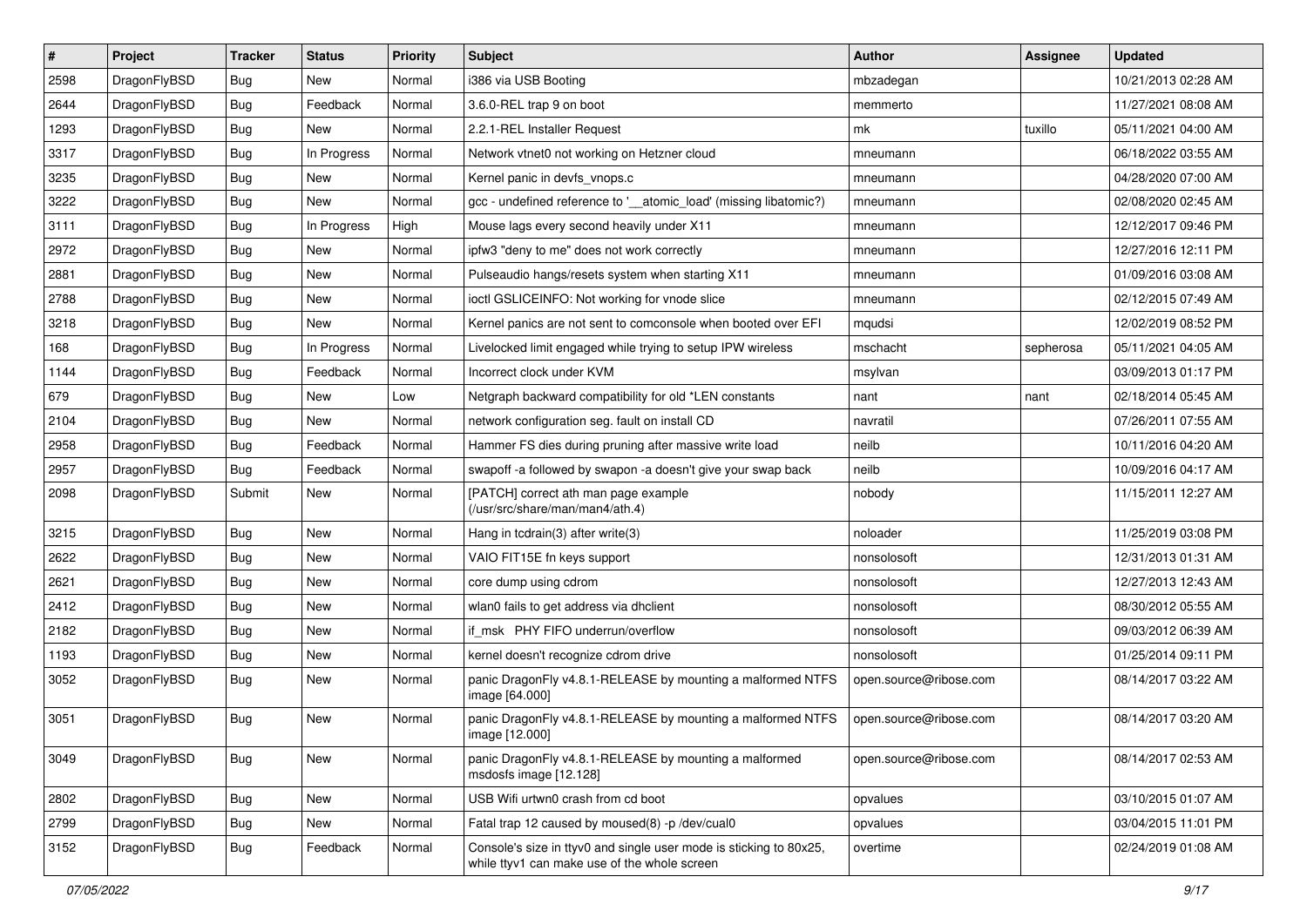| $\vert$ # | Project      | <b>Tracker</b> | <b>Status</b> | <b>Priority</b> | Subject                                                                                                        | <b>Author</b> | <b>Assignee</b> | <b>Updated</b>      |
|-----------|--------------|----------------|---------------|-----------------|----------------------------------------------------------------------------------------------------------------|---------------|-----------------|---------------------|
| 3107      | DragonFlyBSD | Bug            | New           | Low             | ACPI interrupt storm when loading i915 on Lenovo T460                                                          | oyvinht       |                 | 07/15/2020 07:01 AM |
| 2874      | DragonFlyBSD | Bug            | <b>New</b>    | Normal          | make world DESTDIR=/emptydir fails                                                                             | pascii        |                 | 12/25/2015 07:04 AM |
| 2117      | DragonFlyBSD | Bug            | New           | High            | ACPI and/or bce(4) problem with 2.11.0.673.g0d557 on HP DL380<br>G6                                            | pauska        |                 | 08/22/2011 10:15 AM |
| 2898      | DragonFlyBSD | Bug            | <b>New</b>    | Normal          | <b>HAMMER</b> panic                                                                                            | pavalos       |                 | 11/03/2018 07:05 AM |
| 2526      | DragonFlyBSD | Bug            | New           | Normal          | hammer cleanup doesn't run on first day of DST                                                                 | pavalos       |                 | 10/18/2016 05:28 PM |
| 2248      | DragonFlyBSD | Bug            | <b>New</b>    | Normal          | sysctl panic                                                                                                   | pavalos       |                 | 11/23/2011 06:23 PM |
| 2199      | DragonFlyBSD | Bug            | New           | Normal          | screen segfaults if utmpx isn't present                                                                        | pavalos       |                 | 11/15/2011 10:52 PM |
| 2099      | DragonFlyBSD | Bug            | <b>New</b>    | Normal          | page fault panic in vm system                                                                                  | pavalos       |                 | 07/10/2011 08:51 AM |
| 2048      | DragonFlyBSD | Bug            | <b>New</b>    | Normal          | panic: ffs_sync: rofs mod                                                                                      | pavalos       |                 | 04/12/2011 05:45 AM |
| 2008      | DragonFlyBSD | <b>Bug</b>     | <b>New</b>    | Normal          | lwkt setcpu remote: td->td flags 00800621 console flood                                                        | pavalos       |                 | 03/06/2011 09:37 PM |
| 1949      | DragonFlyBSD | Bug            | <b>New</b>    | Normal          | iwn panic                                                                                                      | pavalos       |                 | 01/30/2011 03:21 AM |
| 599       | DragonFlyBSD | Bug            | New           | Urgent          | 1.9.0 reproducable panic                                                                                       | pavalos       |                 | 12/22/2010 01:08 AM |
| 1946      | DragonFlyBSD | Bug            | New           | Normal          | ieee80211 panic                                                                                                | pavalos       | josepht         | 01/27/2011 06:00 PM |
| 1969      | DragonFlyBSD | Bug            | New           | Normal          | pf-related network problem                                                                                     | pavalos       | lentferj        | 02/01/2011 06:57 PM |
| 1769      | DragonFlyBSD | Bug            | New           | Normal          | panic: assertion: _tp->tt_msg->tt_cpuid == mycpuid in<br>tcp_callout_active                                    | pavalos       | sjg             | 05/15/2022 11:07 AM |
| 3226      | DragonFlyBSD | Bug            | New           | Normal          | Xorg freezes in vm: thread stuck in "objtrm1"                                                                  | peeter        |                 | 04/08/2020 02:10 AM |
| 2970      | DragonFlyBSD | Bug            | New           | Normal          | kernel 4.7: "Is -I" causes panic on UDF filesystem: "bgetvp -<br>overlapping buffer"                           | peeter        |                 | 12/21/2016 02:46 AM |
| 1943      | DragonFlyBSD | Bug            | <b>New</b>    | Normal          | hammer assertion panic                                                                                         | peter         |                 | 12/27/2010 12:45 AM |
| 1990      | DragonFlyBSD | Bug            | New           | Normal          | /mnt too large to mount                                                                                        | peur.neu      |                 | 02/16/2011 11:24 PM |
| 1951      | DragonFlyBSD | Bug            | <b>New</b>    | Normal          | dma timeouts at phyaddr on a good hdd                                                                          | peur.neu      |                 | 01/04/2011 07:12 AM |
| 3247      | DragonFlyBSD | Bug            | <b>New</b>    | Normal          | Kernel panic doing nothing much                                                                                | phma          |                 | 09/12/2020 11:40 PM |
| 2816      | DragonFlyBSD | <b>Bug</b>     | <b>New</b>    | Normal          | A multitasking process being debugged can get stuck                                                            | phma          |                 | 05/19/2015 03:57 AM |
| 2611      | DragonFlyBSD | Bug            | <b>New</b>    | Normal          | Change in IP address results in network not working                                                            | phma          |                 | 12/05/2013 07:55 PM |
| 2557      | DragonFlyBSD | Bug            | New           | Normal          | stock 3.4.1 kernel halts during booting if dm and dm_target_crypt<br>are loaded and RAID controller is present | phma          |                 | 05/12/2013 10:38 PM |
| 2552      | DragonFlyBSD | Bug            | New           | Low             | hammer recovery should indicate progress                                                                       | phma          |                 | 05/03/2013 12:13 AM |
| 2547      | DragonFlyBSD | <b>Bug</b>     | New           | High            | crashed while doing a dry run of pkg_rolling-replace                                                           | phma          |                 | 04/18/2013 10:40 PM |
| 2389      | DragonFlyBSD | Bug            | New           | Normal          | computer crashed while listing processes                                                                       | phma          |                 | 06/18/2012 02:49 PM |
| 2387      | DragonFlyBSD | <b>Bug</b>     | New           | Normal          | hammer ignores -t during dedup                                                                                 | phma          |                 | 06/17/2012 12:30 PM |
| 2331      | DragonFlyBSD | Bug            | New           | Normal          | reading mouse mode from unopen file descriptor hangs mouse<br>driver                                           | phma          |                 | 03/14/2012 09:43 AM |
| 2311      | DragonFlyBSD | Bug            | New           | Normal          | Xorg crash having something to do with drm                                                                     | phma          |                 | 02/22/2012 09:59 AM |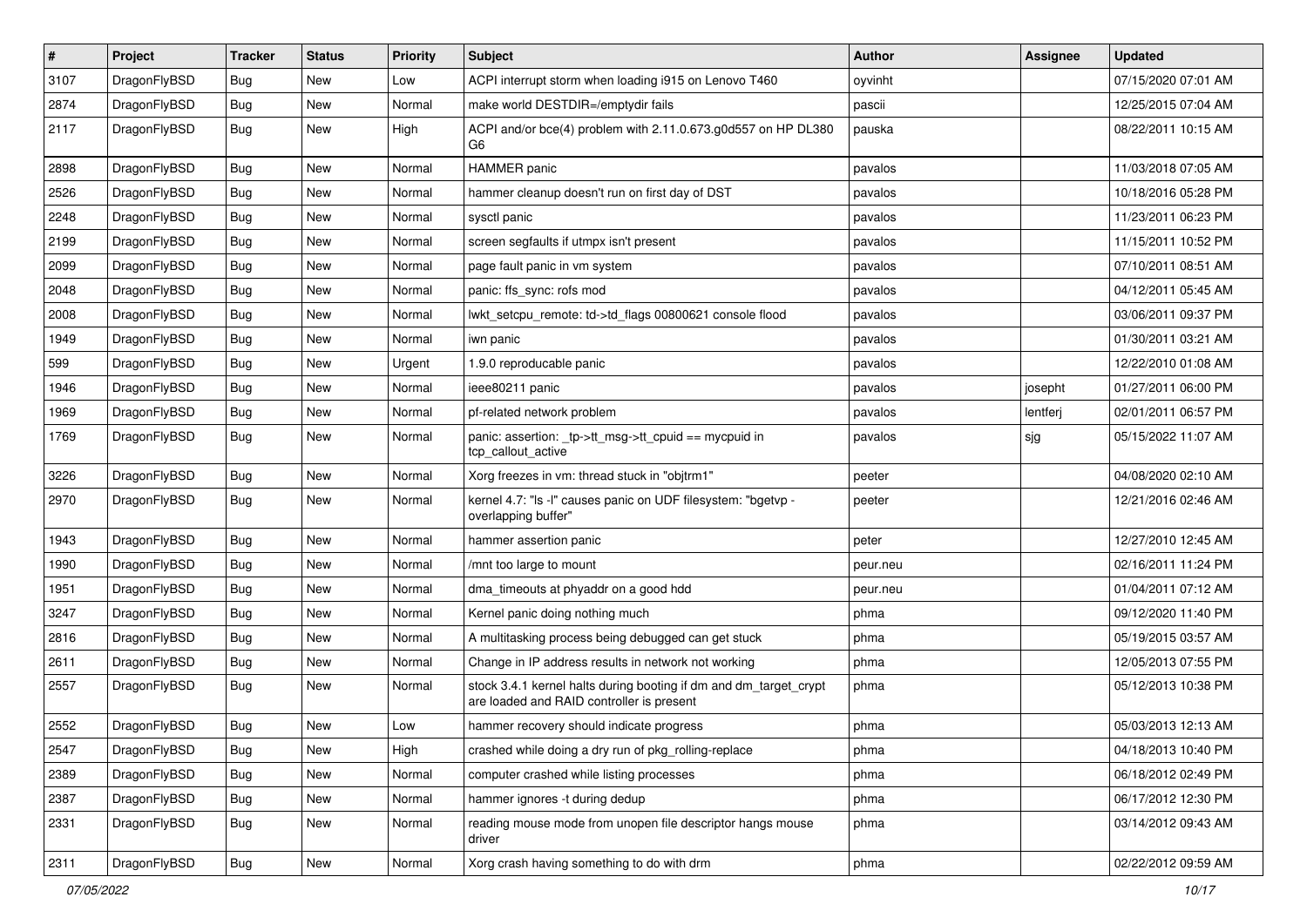| $\vert$ # | Project      | <b>Tracker</b> | <b>Status</b> | <b>Priority</b> | <b>Subject</b>                                                                                                                                                                                    | <b>Author</b> | Assignee | <b>Updated</b>      |
|-----------|--------------|----------------|---------------|-----------------|---------------------------------------------------------------------------------------------------------------------------------------------------------------------------------------------------|---------------|----------|---------------------|
| 2306      | DragonFlyBSD | <b>Bug</b>     | <b>New</b>    | Normal          | a crash starts the kernel debugger in text mode, but just reboots in X                                                                                                                            | phma          |          | 02/11/2012 08:02 PM |
| 1559      | DragonFlyBSD | Bug            | <b>New</b>    | Normal          | kernel trap                                                                                                                                                                                       | phma          |          | 11/27/2021 08:43 AM |
| 3302      | DragonFlyBSD | Bug            | <b>New</b>    | Normal          | Will not boot on System76 Lemur Pro (lemp10)                                                                                                                                                      | piecuch       |          | 11/03/2021 10:21 AM |
| 3298      | DragonFlyBSD | <b>Bug</b>     | <b>New</b>    | Normal          | Running "w" and having logged in via XDM through VNC, "w" prints<br>an extra error message                                                                                                        | piecuch       |          | 10/25/2021 09:16 AM |
| 3239      | DragonFlyBSD | Bug            | <b>New</b>    | Normal          | unable to SIGKILL glitched emacs                                                                                                                                                                  | piecuch       |          | 05/26/2020 03:30 AM |
| 3238      | DragonFlyBSD | <b>Bug</b>     | <b>New</b>    | Normal          | race conditions when printing from vkernel console                                                                                                                                                | piecuch       |          | 05/19/2020 02:50 PM |
| 2496      | DragonFlyBSD | <b>Bug</b>     | <b>New</b>    | Normal          | NTFS malloc limit exceeded                                                                                                                                                                        | plasmob       | tuxillo  | 02/19/2013 08:47 AM |
| 3245      | DragonFlyBSD | Bug            | <b>New</b>    | Normal          | panic: free: guard1x fail, i915 load from loader.conf                                                                                                                                             | polachok      |          | 08/21/2020 10:36 AM |
| 1101      | DragonFlyBSD | <b>Bug</b>     | Feedback      | Normal          | ohci related panic                                                                                                                                                                                | polachok      |          | 05/11/2021 04:00 AM |
| 1577      | DragonFlyBSD | Bug            | Feedback      | Normal          | panic: assertion: leaf->base.obj id == ip->obj id in<br>hammer_ip_delete_range                                                                                                                    | qhwt+dfly     |          | 05/11/2021 04:01 AM |
| 1387      | DragonFlyBSD | <b>Bug</b>     | Feedback      | Normal          | zero-size malloc and ps: kvm getprocs: Bad address                                                                                                                                                | qhwt+dfly     |          | 05/11/2021 04:00 AM |
| 1368      | DragonFlyBSD | <b>Bug</b>     | In Progress   | Normal          | suspend signal race?                                                                                                                                                                              | qhwt+dfly     |          | 05/11/2021 03:51 AM |
| 570       | DragonFlyBSD | <b>Bug</b>     | Feedback      | Normal          | 1.8.x: ACPI problems                                                                                                                                                                              | qhwt+dfly     |          | 06/02/2014 03:45 AM |
| 1942      | DragonFlyBSD | Bug            | <b>New</b>    | Normal          | locking against myself in getcacheblk()?                                                                                                                                                          | qhwt.dfly     |          | 05/31/2022 02:15 PM |
| 1917      | DragonFlyBSD | <b>Bug</b>     | <b>New</b>    | Normal          | panic: assertion: (RB_EMPTY(&ip->rec_tree) && (ip->flags &<br>HAMMER_INODE_XDIRTY) == 0)    (!RB_EMPTY(&ip->rec_tree)<br>&& (ip->flags & HAMMER INODE XDIRTY) != 0) in<br>hammer flush inode done | qhwt.dfly     |          | 11/24/2010 03:23 AM |
| 1876      | DragonFlyBSD | <b>Bug</b>     | <b>New</b>    | Normal          | devfs in jail + logging out from console(ttyv1+) -> panic                                                                                                                                         | qhwt.dfly     | tuxillo  | 05/31/2022 03:24 PM |
| 2371      | DragonFlyBSD | <b>Bug</b>     | <b>New</b>    | Normal          | Timezone problem with America/Sao Paulo                                                                                                                                                           | raitech       |          | 05/17/2012 01:42 PM |
| 1560      | DragonFlyBSD | Bug            | Feedback      | Normal          | Unable to modify partition table on ThinkPad T61p during install                                                                                                                                  | rehsack       |          | 01/15/2015 08:57 AM |
| 3313      | DragonFlyBSD | <b>Bug</b>     | <b>New</b>    | Normal          | Can't boot from my live USB at all. The kernel loading process<br>hangs.                                                                                                                          | rempas        |          | 06/03/2022 12:16 AM |
| 2675      | DragonFlyBSD | Bug            | <b>New</b>    | Low             | Ultimate N WiFi Link 5300 get iwn intr: fatal firmware error on 5GHz                                                                                                                              | revuwa        |          | 05/11/2021 04:07 AM |
| 2822      | DragonFlyBSD | <b>Bug</b>     | <b>New</b>    | Normal          | USB 3.0 stick throws "reading primary partition table: error<br>accessing offset 000[] for 152" error, while the stick works on any<br>other OS I tested                                          | revuwa        | profmakx | 06/29/2015 05:56 AM |
| 1836      | DragonFlyBSD | Bug            | <b>New</b>    | Normal          | Incorrect TCP checksum show up in tcpdump                                                                                                                                                         | robgar1       |          | 05/15/2022 11:22 AM |
| 2430      | DragonFlyBSD | Bug            | <b>New</b>    | Normal          | Alternate Password Hash method                                                                                                                                                                    | robin.carey1  |          | 10/07/2012 06:28 AM |
| 2138      | DragonFlyBSD | <b>Bug</b>     | <b>New</b>    | Normal          | > 100% CPU usage                                                                                                                                                                                  | robin.carey1  |          | 09/26/2011 12:20 PM |
| 600       | DragonFlyBSD | <b>Bug</b>     | <b>New</b>    | Low             | /sys/libkern/karc4random                                                                                                                                                                          | robin carey5  | profmakx | 01/19/2015 03:07 AM |
| 2626      | DragonFlyBSD | Bug            | <b>New</b>    | Normal          | iwn driver drops with error: "firmware error 'iwn intr: fatal firmware<br>error""                                                                                                                 | rodyaj        |          | 01/09/2014 05:50 AM |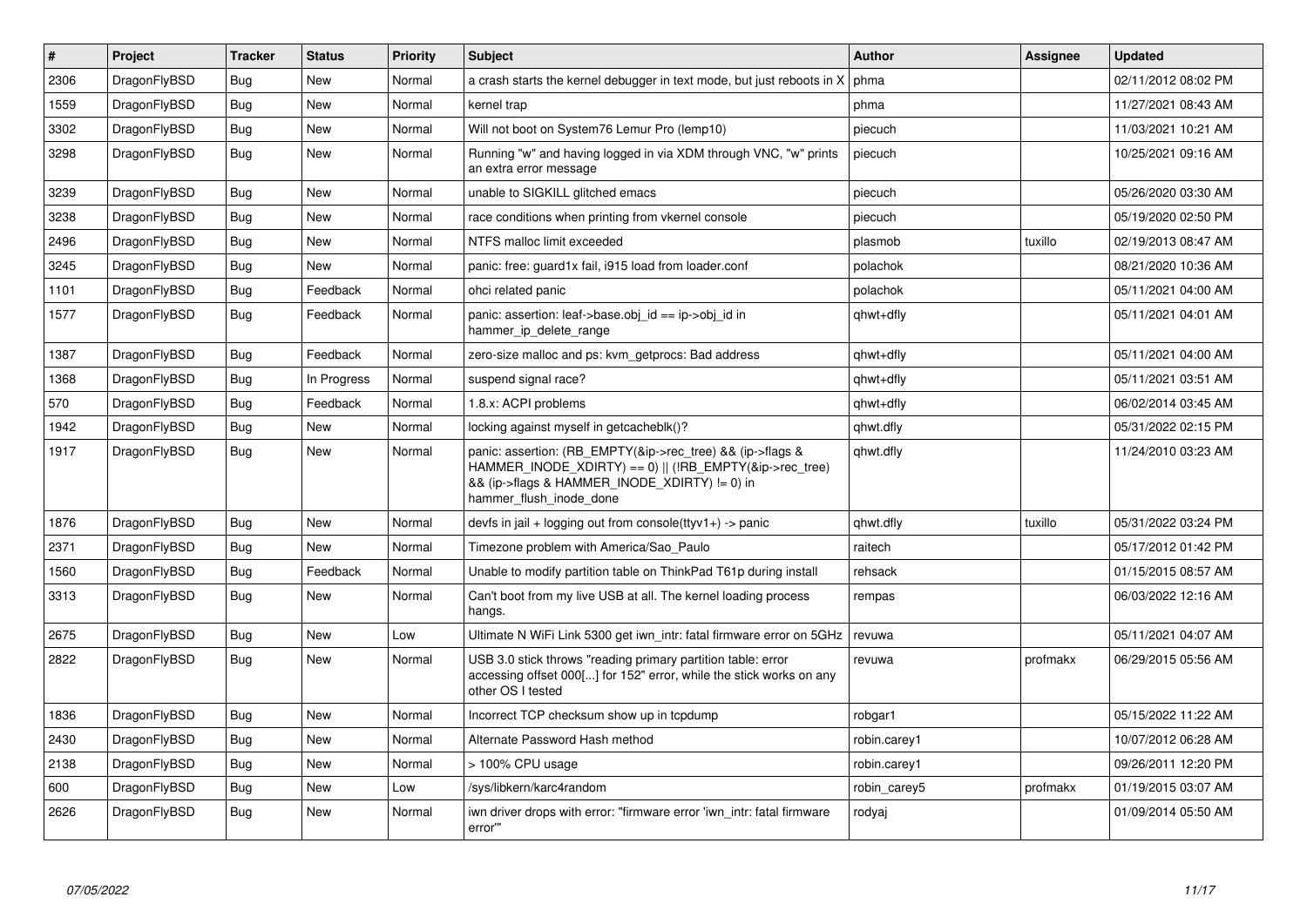| #    | Project      | <b>Tracker</b> | <b>Status</b> | <b>Priority</b> | Subject                                                                                         | <b>Author</b> | Assignee | <b>Updated</b>      |
|------|--------------|----------------|---------------|-----------------|-------------------------------------------------------------------------------------------------|---------------|----------|---------------------|
| 2738 | DragonFlyBSD | Bug            | New           | Normal          | Hammer: Strange behavior when trying to recover old version of<br>moved file                    | roland        |          | 11/20/2014 08:02 AM |
| 3141 | DragonFlyBSD | <b>Bug</b>     | New           | Normal          | dhclient blocks boot process                                                                    | rowo          |          | 12/16/2018 11:01 AM |
| 2887 | DragonFlyBSD | <b>Bug</b>     | <b>New</b>    | Low             | Missing extattr_namespace_to_string and<br>extattr_string_to_namespace functions                | rubenk        |          | 02/06/2016 05:09 AM |
| 2423 | DragonFlyBSD | Bug            | New           | Urgent          | After multiple panics/locks, hitting KKASSERT in<br>hammer_init_cursor                          | rumcic        |          | 09/18/2012 02:28 AM |
| 2080 | DragonFlyBSD | <b>Bug</b>     | New           | Normal          | panic: lockmgr thrd_sleep: called from interrupt, ipi, or hard code<br>section                  | rumcic        |          | 05/30/2011 05:06 PM |
| 2072 | DragonFlyBSD | Bug            | <b>New</b>    | Normal          | Fatal trap 12: stopped at lwkt_send_ipiq3                                                       | rumcic        |          | 05/17/2011 04:12 AM |
| 1975 | DragonFlyBSD | <b>Bug</b>     | New           | Normal          | Applications seg fault in select() and poll()                                                   | rumcic        |          | 05/31/2022 02:58 PM |
| 1874 | DragonFlyBSD | <b>Bug</b>     | New           | Normal          | mpd listening on all IPs, accepting only on one                                                 | rumcic        |          | 05/08/2011 01:01 PM |
| 1873 | DragonFlyBSD | Bug            | New           | Normal          | Panic upon usb mouse detach and reattaching                                                     | rumcic        |          | 02/01/2011 09:53 AM |
| 1580 | DragonFlyBSD | <b>Bug</b>     | Feedback      | Normal          | Panic (Fatal trap 12: page fault while in kernel mode) while playing<br>with pf and netif names | rumcic        |          | 12/21/2018 01:21 AM |
| 1489 | DragonFlyBSD | Bug            | Feedback      | Normal          | panic: ufs_dirbad: bad dir                                                                      | rumcic        |          | 03/10/2013 04:34 AM |
| 1250 | DragonFlyBSD | <b>Bug</b>     | Feedback      | Normal          | Panic upon plugging an USB flash drive into the machine                                         | rumcic        |          | 03/10/2013 05:17 AM |
| 1249 | DragonFlyBSD | Bug            | Feedback      | Normal          | panic: ffs vfree: freeing free inode                                                            | rumcic        |          | 03/10/2013 05:13 AM |
| 1218 | DragonFlyBSD | <b>Bug</b>     | In Progress   | Normal          | panic: assertion: $error == 0$ in hammer start transaction                                      | rumcic        |          | 05/11/2021 04:00 AM |
| 1192 | DragonFlyBSD | Submit         | <b>New</b>    | Normal          | KKASSERTs in sys/kern/uipc_{msg,socket}.c are too strict                                        | rumcic        |          | 05/11/2021 04:07 AM |
| 998  | DragonFlyBSD | Bug            | In Progress   | Normal          | Unconfiguring a vn while it is mounted                                                          | rumcic        | tuxillo  | 05/11/2021 04:00 AM |
| 2316 | DragonFlyBSD | <b>Bug</b>     | <b>New</b>    | Normal          | Ungraceful invalid password handling for adding a new user in the<br>installer                  | rune          |          | 04/27/2012 11:23 PM |
| 2549 | DragonFlyBSD | Bug            | In Progress   | Normal          | netgraph7: Kernel page fault.                                                                   | russiane39    | nant     | 05/10/2013 11:20 PM |
| 3047 | DragonFlyBSD | <b>Bug</b>     | New           | Normal          | HAMMER critical write error                                                                     | samuel        |          | 06/19/2019 09:50 AM |
| 2123 | DragonFlyBSD | Bug            | New           | Normal          | hammer is losing files                                                                          | schmir        |          | 08/30/2011 07:56 PM |
| 2042 | DragonFlyBSD | <b>Bug</b>     | New           | Normal          | kernel panic, when run boot0cfg                                                                 | sepherosa     |          | 05/31/2022 03:01 PM |
| 1944 | DragonFlyBSD | <b>Bug</b>     | New           | Normal          | panic: backing object 0xdea7b258 was somehow re-referenced<br>during collapse!                  | sepherosa     |          | 12/27/2010 02:06 AM |
| 2100 | DragonFlyBSD | Bug            | Feedback      | Normal          | devfs related panic                                                                             | sepherosa     | alexh    | 07/10/2011 02:29 PM |
| 2933 | DragonFlyBSD | Submit         | New           | Normal          | Remove unix domain socket support from cat(1)                                                   | sevan         |          | 08/01/2016 08:10 PM |
| 2924 | DragonFlyBSD | <b>Bug</b>     | New           | Normal          | cat -v fails to tag characters in extended table with M- prefix with<br>some locales            | sevan         |          | 07/11/2016 07:18 AM |
| 3160 | DragonFlyBSD | Submit         | In Progress   | Normal          | State the implementation difference in pkill/pgrep manual                                       | sevan         | tuxillo  | 06/03/2022 05:15 PM |
| 2396 | DragonFlyBSD | <b>Bug</b>     | Feedback      | High            | Latest 3.1 development version core dumps while destroying master<br><b>PFS</b>                 | sgeorge       |          | 01/23/2013 04:10 PM |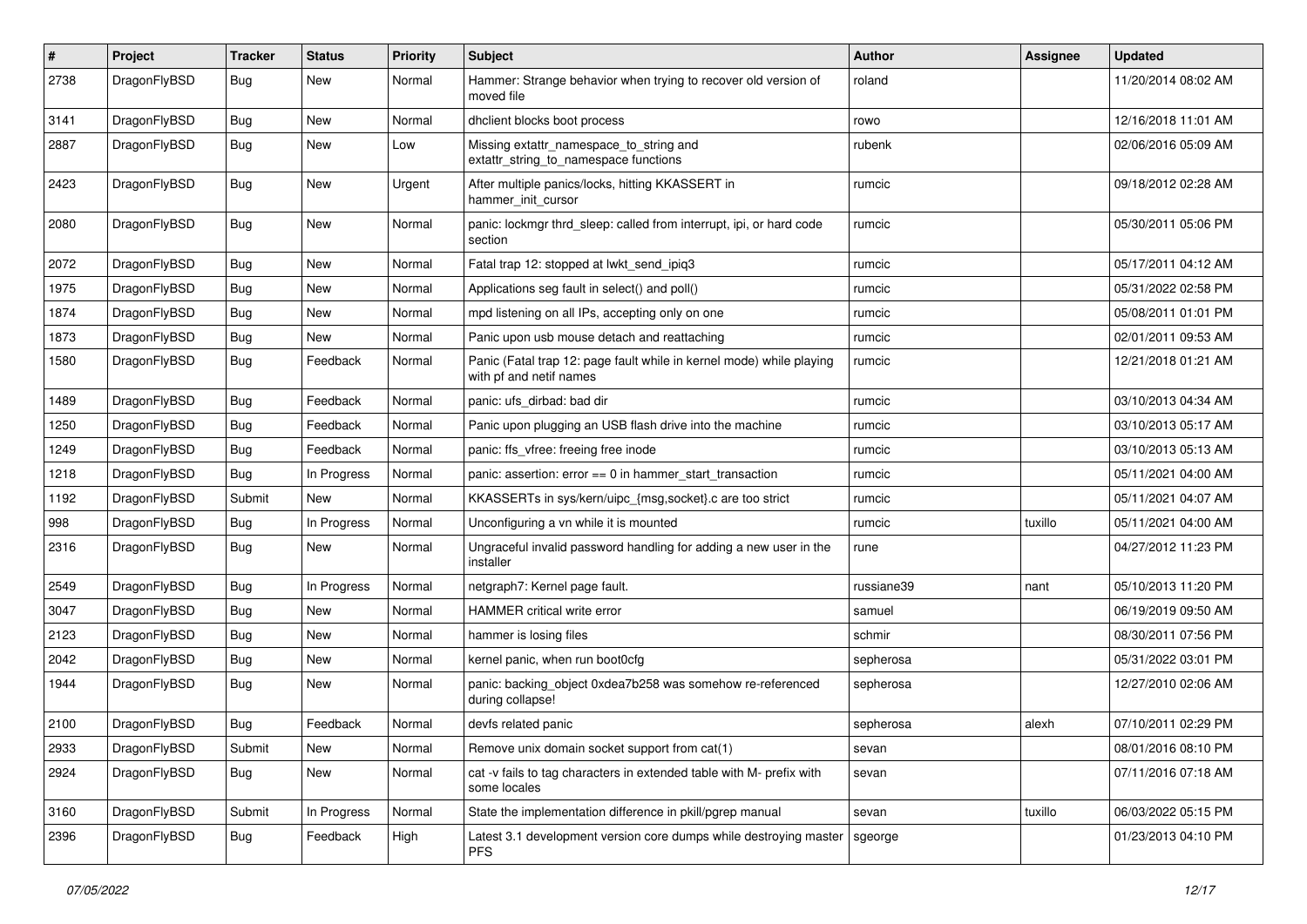| $\sharp$ | Project      | <b>Tracker</b> | <b>Status</b> | <b>Priority</b> | Subject                                                                             | Author     | Assignee | <b>Updated</b>      |
|----------|--------------|----------------|---------------|-----------------|-------------------------------------------------------------------------------------|------------|----------|---------------------|
| 2347     | DragonFlyBSD | Bug            | Feedback      | High            | Hammer PFSes destroy does not give back full space allocated to<br><b>PFS</b>       | sgeorge    |          | 07/19/2012 01:11 AM |
| 2124     | DragonFlyBSD | <b>Bug</b>     | <b>New</b>    | Normal          | getty repeating too quickly on port /dev/ttyv0                                      | sgeorge.ml |          | 09/01/2011 04:28 AM |
| 2891     | DragonFlyBSD | <b>Bug</b>     | New           | Normal          | Kernel panic in IEEE802.11 related code                                             | shamaz     |          | 05/29/2016 05:49 PM |
| 2863     | DragonFlyBSD | Bug            | <b>New</b>    | Normal          | HAMMER synch tid is zero                                                            | shamaz     |          | 12/12/2015 11:24 PM |
| 2820     | DragonFlyBSD | <b>Bug</b>     | <b>New</b>    | Normal          | TP-Link USB Wi-Fi adapter cannot be reattached to the system                        | shamaz     |          | 05/22/2015 09:45 PM |
| 1961     | DragonFlyBSD | <b>Bug</b>     | <b>New</b>    | Normal          | Can't create dump from DDB                                                          | shamaz     |          | 01/29/2011 09:02 PM |
| 1935     | DragonFlyBSD | <b>Bug</b>     | New           | Normal          | mouse does not work after switching between x and console                           | shamaz     |          | 12/13/2010 10:06 AM |
| 1884     | DragonFlyBSD | <b>Bug</b>     | New           | Normal          | System completely freezes while listening music (devbuf: malloc<br>limit exceeded)  | shamaz     |          | 01/24/2011 05:00 PM |
| 2141     | DragonFlyBSD | Bug            | <b>New</b>    | Urgent          | loader and/or documentation broken                                                  | sjg        |          | 01/20/2012 10:51 AM |
| 2061     | DragonFlyBSD | <b>Bug</b>     | New           | Normal          | USB keyboard boot panic                                                             | sjg        |          | 05/04/2012 12:20 AM |
| 1786     | DragonFlyBSD | <b>Bug</b>     | <b>New</b>    | Normal          | Calling NULL function pointer initiates panic loop                                  | sjg        |          | 10/11/2010 05:28 PM |
| 1302     | DragonFlyBSD | <b>Bug</b>     | In Progress   | Normal          | Checkpoint regression?                                                              | sjg        | sjg      | 07/10/2013 05:22 PM |
| 1964     | DragonFlyBSD | <b>Bug</b>     | <b>New</b>    | Normal          | iwn (panic assertion : wlan_assert_serialized)                                      | sjmm.ptr   | josepht  | 02/01/2011 12:57 PM |
| 2936     | DragonFlyBSD | <b>Bug</b>     | New           | Normal          | loader.efi crashes while loading kernel                                             | spaceille  |          | 08/20/2016 06:17 AM |
| 2587     | DragonFlyBSD | <b>Bug</b>     | <b>New</b>    | Normal          | SATA DVD writer not detected by DragonFly                                           | srussell   |          | 09/04/2020 08:55 AM |
| 2586     | DragonFlyBSD | Bug            | <b>New</b>    | Normal          | pf: "modulate" state seems problematic                                              | srussell   |          | 09/25/2013 07:36 PM |
| 2077     | DragonFlyBSD | <b>Bug</b>     | New           | Normal          | USB devices conflicting                                                             | srussell   |          | 05/17/2011 05:12 PM |
| 3129     | DragonFlyBSD | <b>Bug</b>     | <b>New</b>    | High            | Kernel panic with 5.2.0 on A2SDi-4C-HLN4F                                           | stateless  |          | 04/24/2018 12:50 AM |
| 2055     | DragonFlyBSD | <b>Bug</b>     | New           | Normal          | $ssh + IPV6 + bridge \Rightarrow connection freezes$                                | steve      |          | 04/24/2011 07:13 PM |
| 2004     | DragonFlyBSD | <b>Bug</b>     | New           | Normal          | LWKT_WAIT_IPIQ panic                                                                | steve      |          | 03/08/2011 05:46 PM |
| 2020     | DragonFlyBSD | Bug            | <b>New</b>    | Low             | Port brcm80211 driver from Linux to DragonFly BSD                                   | studer     |          | 03/05/2011 10:54 PM |
| 2082     | DragonFlyBSD | <b>Bug</b>     | <b>New</b>    | Normal          | dfbsd 2.10.1 amd64 - mc port build error with 'bmake bin-install'                   | sun-doctor |          | 05/25/2011 07:18 PM |
| 2509     | DragonFlyBSD | <b>Bug</b>     | <b>New</b>    | Normal          | Redefinition of DIRBLKSIZ in restore(8)                                             | swildner   |          | 06/04/2022 04:40 AM |
| 1913     | DragonFlyBSD | Bug            | New           | Normal          | panic: assertion: ip->flush_state != HAMMER_FST_FLUSH in<br>hammer_flush_inode_core | swildner   |          | 11/20/2010 05:27 PM |
| 1907     | DragonFlyBSD | <b>Bug</b>     | <b>New</b>    | Normal          | Hammer crash in hammer_flusher_flush()                                              | swildner   |          | 11/11/2010 05:07 AM |
| 243      | DragonFlyBSD | Bug            | Feedback      | Normal          | weird behavior in the shell                                                         | swildner   |          | 05/31/2022 02:51 PM |
| 3217     | DragonFlyBSD | <b>Bug</b>     | New           | Normal          | rescue tools: make install fails if rescue folder doesn't exist                     | t dfbsd    |          | 11/27/2019 08:16 PM |
| 2915     | DragonFlyBSD | Bug            | New           | High            | Hammer mirror-copy problem                                                          | t_dfbsd    |          | 08/25/2016 05:28 AM |
| 3205     | DragonFlyBSD | Bug            | Feedback      | High            | Go compiler net test failing                                                        | t dfbsd    | tuxillo  | 05/10/2021 02:45 AM |
| 3135     | DragonFlyBSD | Submit         | New           | Normal          | Add EVFILT_RECV and EVFILT_SEND                                                     | tautolog   |          | 05/25/2018 09:59 PM |
| 3036     | DragonFlyBSD | Bug            | New           | Normal          | panic in icmp redirect start() ASSERT IN NETISR(0)                                  | tautolog   |          | 05/11/2017 07:27 PM |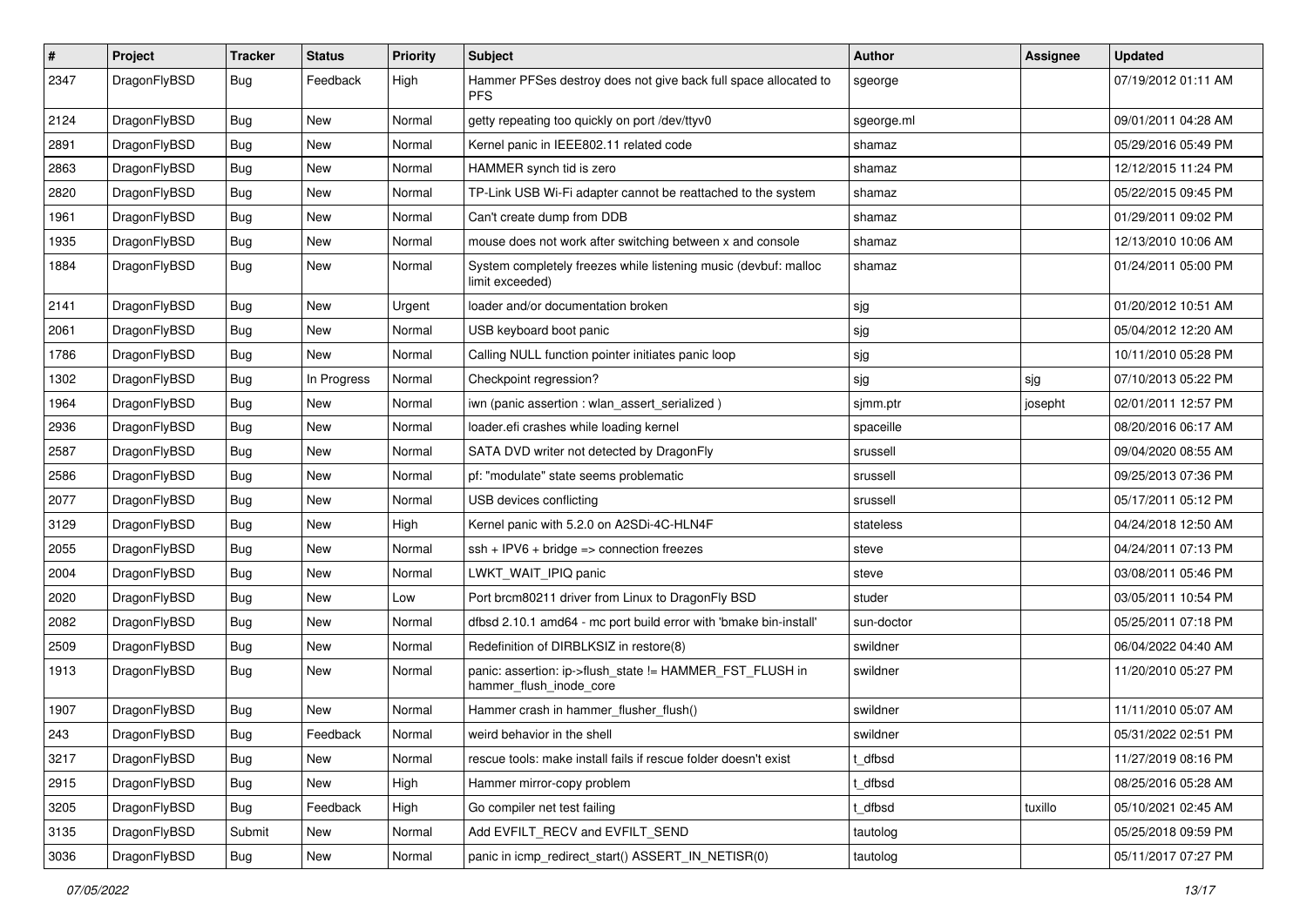| #    | Project      | <b>Tracker</b> | <b>Status</b> | <b>Priority</b> | Subject                                                                                                  | <b>Author</b>     | <b>Assignee</b> | <b>Updated</b>      |
|------|--------------|----------------|---------------|-----------------|----------------------------------------------------------------------------------------------------------|-------------------|-----------------|---------------------|
| 2921 | DragonFlyBSD | Submit         | <b>New</b>    | Normal          | Allow moused to accept userland mouse events                                                             | tautolog          |                 | 05/11/2021 04:08 AM |
| 3113 | DragonFlyBSD | Bug            | In Progress   | Urgent          | Booting vKernel fails due being out of swap space                                                        | tcullen           |                 | 05/11/2021 04:14 AM |
| 1127 | DragonFlyBSD | <b>Bug</b>     | Feedback      | Low             | cdrom drive not detected                                                                                 | tgr               | corecode        | 01/15/2015 08:55 AM |
| 2609 | DragonFlyBSD | Bug            | New           | Normal          | master: panic: assertion<br>"LWKT_TOKEN_HELD_ANY(vm_object_token(object))" failed in<br>swp pager lookup | thomas.nikolajsen |                 | 11/28/2013 11:36 AM |
| 2436 | DragonFlyBSD | Bug            | <b>New</b>    | Normal          | panic: assertion "lp->lwp_qcpu == dd->cpuid" failed in<br>dfly_acquire_curproc                           | thomas.nikolajsen |                 | 01/23/2013 11:07 AM |
| 2296 | DragonFlyBSD | <b>Bug</b>     | In Progress   | High            | panic: assertion "m->wire_count > 0" failed                                                              | thomas.nikolajsen |                 | 08/30/2012 06:09 AM |
| 1984 | DragonFlyBSD | Bug            | New           | Normal          | hammer mount fails after crash - HAMMER: FIFO record bad head<br>signature                               | thomas.nikolajsen |                 | 03/08/2011 06:57 PM |
| 285  | DragonFlyBSD | Bug            | Feedback      | Low             | interrupt latency with re without ip address configured                                                  | thomas.nikolajsen |                 | 02/20/2014 10:30 AM |
| 2459 | DragonFlyBSD | <b>Bug</b>     | Feedback      | Normal          | apic problems with HP Probook 4510s                                                                      | thowe             |                 | 11/27/2021 08:22 AM |
| 3316 | DragonFlyBSD | Bug            | New           | Normal          | hammer2 dirent create() allows creating >1 dirents with the same<br>name                                 | tkusumi           |                 | 06/05/2022 12:35 PM |
| 3312 | DragonFlyBSD | Submit         | New           | Normal          | hammer2: redundant chain modify after chain creation                                                     | tkusumi           |                 | 05/15/2022 01:35 PM |
| 3269 | DragonFlyBSD | Bug            | In Progress   | Normal          | Is double-buffer'd buf still required by HAMMER2 ?                                                       | tkusumi           |                 | 05/12/2021 04:09 PM |
| 3266 | DragonFlyBSD | Bug            | New           | High            | Filesystems broken due to "KKASSERT(count &<br>TOK_COUNTMASK);"                                          | tkusumi           |                 | 03/15/2021 01:21 PM |
| 3249 | DragonFlyBSD | <b>Bug</b>     | <b>New</b>    | Normal          | HAMMER2 fsync(2) not working properly                                                                    | tkusumi           |                 | 09/21/2020 07:07 AM |
| 3246 | DragonFlyBSD | <b>Bug</b>     | <b>New</b>    | Normal          | HAMMER2 unable to handle ENOSPC properly                                                                 | tkusumi           |                 | 09/04/2020 11:11 AM |
| 3184 | DragonFlyBSD | <b>Bug</b>     | <b>New</b>    | Normal          | tsleep(9) return value when PCATCH specified                                                             | tkusumi           |                 | 04/03/2019 06:49 AM |
| 3142 | DragonFlyBSD | Submit         | <b>New</b>    | Normal          | lib/libdmsg: Unbreak using new API EVP_CIPHER_CTX_new()                                                  | tkusumi           |                 | 07/08/2018 04:18 AM |
| 2857 | DragonFlyBSD | <b>Bug</b>     | <b>New</b>    | Normal          | hammer stalls via bitcoin-qt                                                                             | tkusumi           |                 | 11/30/2015 06:52 AM |
| 2812 | DragonFlyBSD | Bug            | <b>New</b>    | Normal          | Panic on Intel DE3815TYKHE                                                                               | tmorp             |                 | 05/14/2015 03:14 PM |
| 2931 | DragonFlyBSD | <b>Bug</b>     | <b>New</b>    | Low             | 'gdb' of 'vkernel' unable to print backtrace                                                             | tofergus          |                 | 07/26/2016 01:51 PM |
| 2930 | DragonFlyBSD | Bug            | <b>New</b>    | High            | 'objcache' causes panic during 'nfs_readdir'                                                             | tofergus          |                 | 07/26/2016 01:09 PM |
| 2473 | DragonFlyBSD | Bug            | <b>New</b>    | Normal          | Kernel crash when trying to up the wpi0 device (Dfly<br>v3.3.0.758.g47388-DEVELOPMENT)                   | tomaz             |                 | 02/24/2014 08:50 AM |
| 1282 | DragonFlyBSD | <b>Bug</b>     | Feedback      | Normal          | panic (trap 12) when booting SMP kernel on Atom 330 (dual core)                                          | tomaz.borstnar    |                 | 05/11/2021 04:00 AM |
| 1579 | DragonFlyBSD | <b>Bug</b>     | Feedback      | Normal          | dfly 2.4.1 does not like HP DL360G4p and Smart Array 6400 with<br>MSA20                                  | tomaz.borstnar    | tuxillo         | 06/02/2014 02:44 PM |
| 3319 | DragonFlyBSD | <b>Bug</b>     | New           | Normal          | setproctitle() calls can change effect of later setproctitle() calls                                     | tonyc             |                 | 06/29/2022 06:10 PM |
| 3252 | DragonFlyBSD | Bug            | New           | Normal          | tcsetattr/tcgetattr set errno incorrectly on non-TTY                                                     | tonyc             |                 | 10/26/2020 09:34 PM |
| 806  | DragonFlyBSD | <b>Bug</b>     | Feedback      | Normal          | boot error on MacBook                                                                                    | tralamazza        |                 | 06/04/2022 05:28 AM |
| 3231 | DragonFlyBSD | <b>Bug</b>     | New           | Normal          | wifi drops on 5.8                                                                                        | tse               |                 | 04/06/2020 05:08 AM |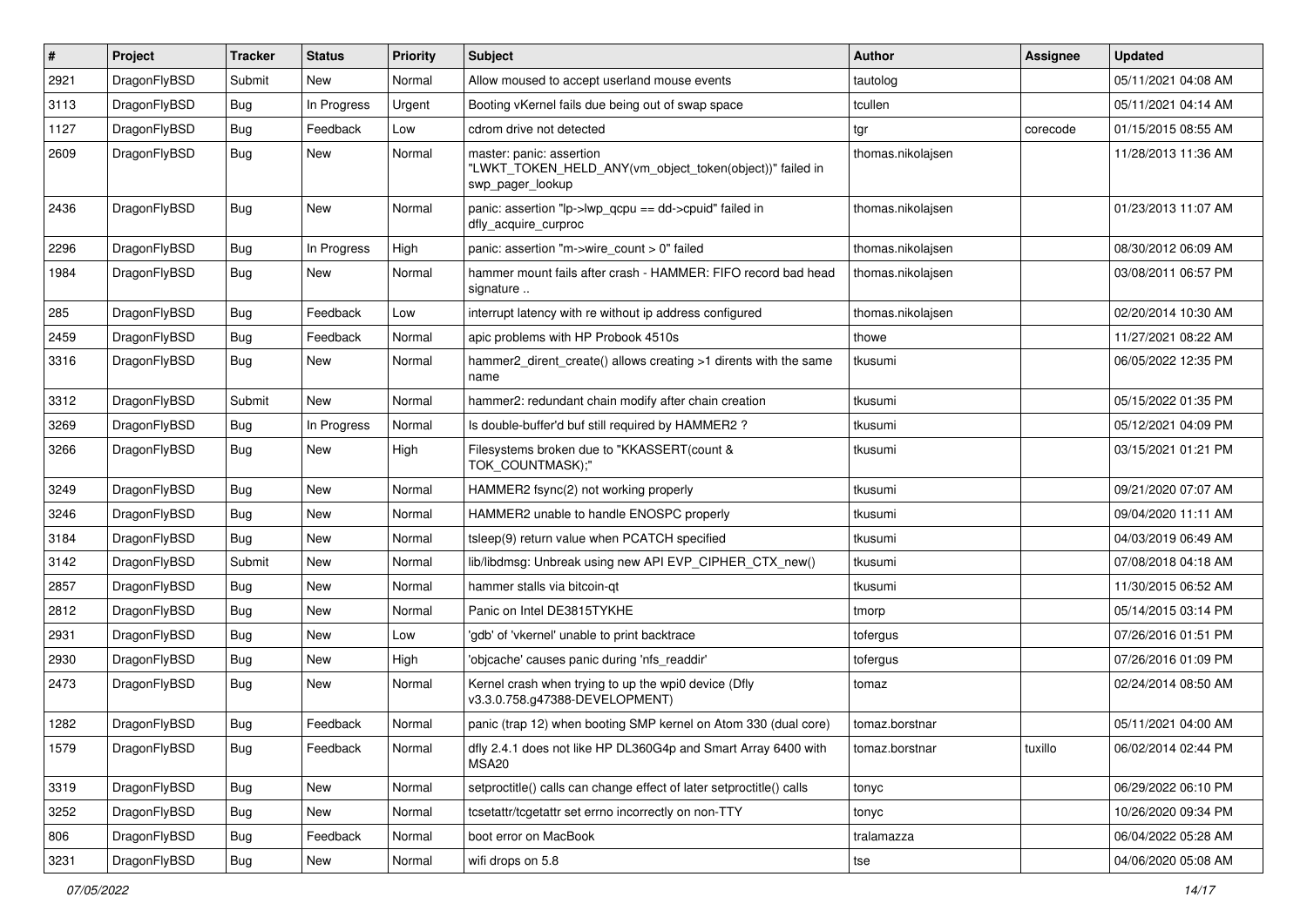| $\vert$ # | Project      | <b>Tracker</b> | <b>Status</b> | <b>Priority</b> | Subject                                                                                                   | <b>Author</b> | Assignee | <b>Updated</b>      |
|-----------|--------------|----------------|---------------|-----------------|-----------------------------------------------------------------------------------------------------------|---------------|----------|---------------------|
| 3225      | DragonFlyBSD | <b>Bug</b>     | New           | Normal          | nfsd freeze when using qemu                                                                               | tse           |          | 03/17/2020 11:52 AM |
| 3208      | DragonFlyBSD | Bug            | <b>New</b>    | Normal          | Crash related to nfsd                                                                                     | tse           |          | 06/11/2020 05:52 AM |
| 3199      | DragonFlyBSD | <b>Bug</b>     | New           | Normal          | PFS label not found panic                                                                                 | tse           |          | 08/21/2019 03:51 AM |
| 3197      | DragonFlyBSD | <b>Bug</b>     | New           | Normal          | DragonFly upgrades                                                                                        | tse           |          | 04/18/2020 04:18 PM |
| 3170      | DragonFlyBSD | Bug            | <b>New</b>    | Normal          | repeatable nfsd crash                                                                                     | tse           |          | 06/11/2020 05:52 AM |
| 2140      | DragonFlyBSD | <b>Bug</b>     | <b>New</b>    | High            | hammer io delallocate panic with 'duplicate entry' message                                                | ttw           |          | 10/07/2011 12:22 PM |
| 3196      | DragonFlyBSD | <b>Bug</b>     | <b>New</b>    | Normal          | test issue after redmine upgrade (2)                                                                      | tuxillo       |          | 07/05/2019 04:33 AM |
| 3157      | DragonFlyBSD | <b>Bug</b>     | New           | Normal          | TP-Link UE300 not working in 5.2-RELEASE                                                                  | tuxillo       |          | 11/15/2018 02:08 PM |
| 2647      | DragonFlyBSD | <b>Bug</b>     | New           | Normal          | HAMMER panic on 3.6.0                                                                                     | tuxillo       |          | 05/11/2021 03:54 AM |
| 2641      | DragonFlyBSD | Bug            | New           | Normal          | Panic when loading natapci as module                                                                      | tuxillo       |          | 05/11/2021 03:54 AM |
| 2638      | DragonFlyBSD | Bug            | Feedback      | High            | Fix machdep.pmap_mmu_optimize                                                                             | tuxillo       |          | 05/11/2021 04:07 AM |
| 2636      | DragonFlyBSD | Bug            | Feedback      | Low             | Add -x flag to iostat (a la solaris)                                                                      | tuxillo       |          | 05/11/2021 04:07 AM |
| 2631      | DragonFlyBSD | Bug            | In Progress   | Low             | Verify library versioning current with full package build and switch it<br>on (after publishing packages) | tuxillo       |          | 05/11/2021 04:06 AM |
| 2630      | DragonFlyBSD | Bug            | New           | Normal          | Bring in latest iconv fixes from FreeBSD10 as well as csmapper<br>updates                                 | tuxillo       |          | 05/11/2021 03:54 AM |
| 2629      | DragonFlyBSD | Bug            | New           | Normal          | Replace gcc44 with llvm34, clang34, and libc++                                                            | tuxillo       |          | 06/02/2014 02:30 PM |
| 2556      | DragonFlyBSD | Bug            | Feedback      | Normal          | DragonFly v3.5.0.81.gd3479 - Process signal weirdness                                                     | tuxillo       |          | 12/17/2013 03:48 PM |
| 2498      | DragonFlyBSD | Bug            | New           | Normal          | DFBSD v3.2.2-RELEASE - LIST_FIRST(&bp->b_dep) == NULL"<br>failed in vfs_vmio_release                      | tuxillo       |          | 05/31/2022 04:09 PM |
| 2495      | DragonFlyBSD | Bug            | New           | High            | DFBSD v3.3.0.960.g553fe7 - ocnt != 0" failed in<br>prop_object_release                                    | tuxillo       |          | 05/31/2022 04:08 PM |
| 2351      | DragonFlyBSD | Bug            | In Progress   | Normal          | DFBSD v3.1.0.579.g44ccf - Stuck during startup, random freezes                                            | tuxillo       |          | 04/24/2012 08:21 AM |
| 2345      | DragonFlyBSD | Bug            | In Progress   | Normal          | DFBSD v3.1.0.457.gd679f - NFS panic on diskless station                                                   | tuxillo       |          | 04/07/2012 05:22 PM |
| 2283      | DragonFlyBSD | Bug            | New           | Normal          | DFBSD DragonFly v2.13.0.957.g4f459 - pmap_release: page<br>should already be gone 0xc27120bc              | tuxillo       |          | 01/23/2012 03:03 AM |
| 2282      | DragonFlyBSD | Bug            | In Progress   | Normal          | gdb segfaults with certain corefiles                                                                      | tuxillo       |          | 01/18/2012 04:40 PM |
| 2224      | DragonFlyBSD | Bug            | <b>New</b>    | Normal          | v2.13.0.291.gaa7ec - Panic on fq while installing world                                                   | tuxillo       |          | 11/18/2011 01:40 AM |
| 2171      | DragonFlyBSD | Bug            | New           | Normal          | DFBSD v2.13.0.151.gdc8442 - panic: assertion "(*ptep &<br>$(PG_MANAGED PG_V)) == PG_V"$                   | tuxillo       |          | 11/04/2011 05:06 PM |
| 2166      | DragonFlyBSD | Bug            | New           | Normal          | DFBSD v2.13.0.109.g05b9d - Strange lockups                                                                | tuxillo       |          | 10/29/2011 11:20 AM |
| 2129      | DragonFlyBSD | Bug            | New           | Normal          | DFBSD v2.11.0.661.gf9438 i386 - panic: lockmgr thrd_sleep                                                 | tuxillo       |          | 09/05/2011 09:49 AM |
| 2084      | DragonFlyBSD | <b>Bug</b>     | New           | Normal          | DFBSD v2.11.0.242.g4d317 - panic: zone: entry not free                                                    | tuxillo       |          | 07/03/2012 01:23 AM |
| 2078      | DragonFlyBSD | <b>Bug</b>     | New           | Normal          | DFBSD i386 v2.11.0.201.g3ed2f - Panic during installworld into a<br>vn0 device                            | tuxillo       |          | 05/19/2011 07:50 PM |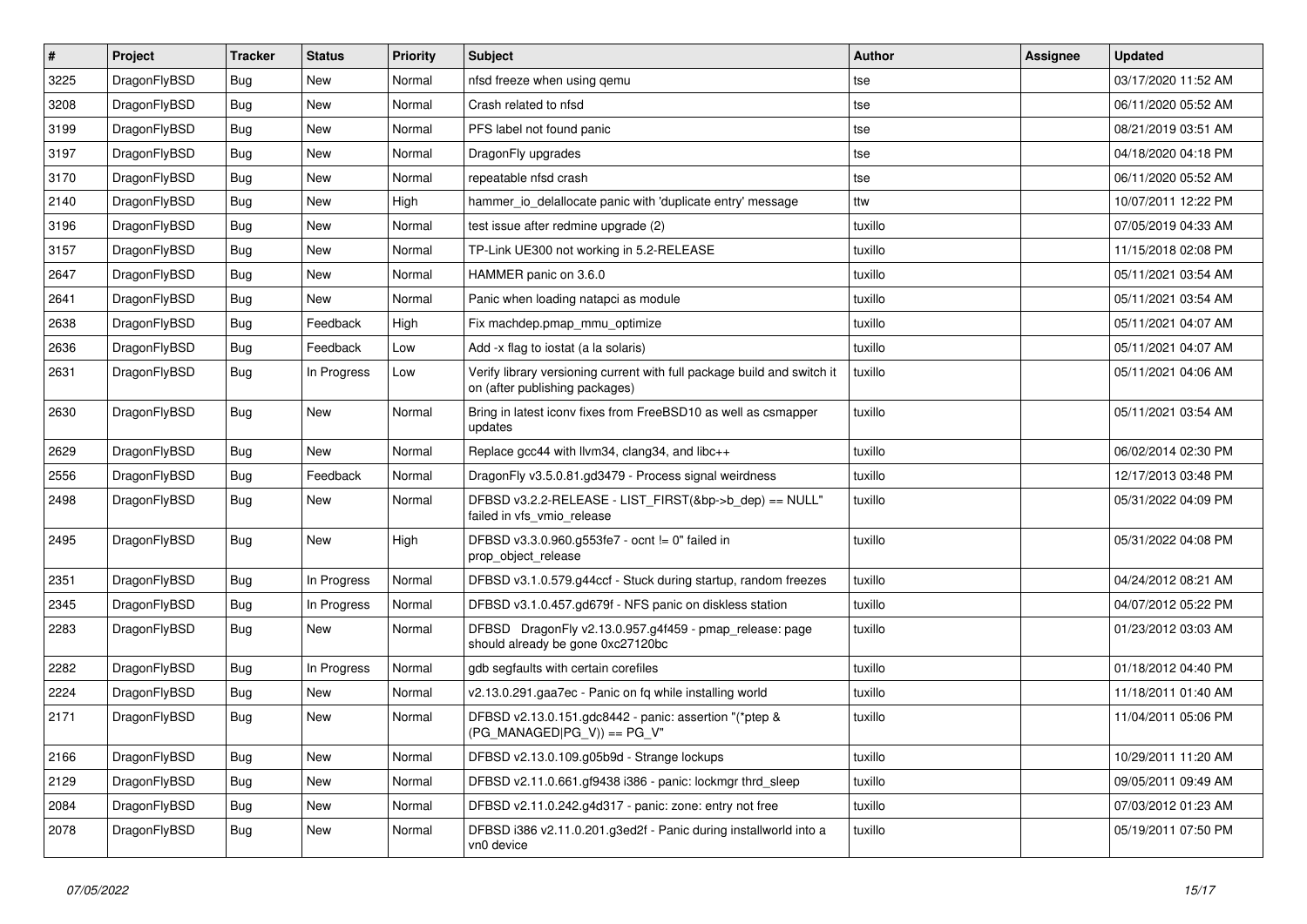| $\#$ | Project      | <b>Tracker</b> | <b>Status</b> | <b>Priority</b> | <b>Subject</b>                                                                             | <b>Author</b>    | Assignee  | <b>Updated</b>      |
|------|--------------|----------------|---------------|-----------------|--------------------------------------------------------------------------------------------|------------------|-----------|---------------------|
| 1959 | DragonFlyBSD | <b>Bug</b>     | <b>New</b>    | Normal          | DFBSD v2.9.1.422.gc98f2 - Panic during boot - IPv6 and PF                                  | tuxillo          |           | 01/13/2011 03:37 AM |
| 1867 | DragonFlyBSD | <b>Bug</b>     | New           | Normal          | it(4) motherboard and fan problems                                                         | tuxillo          |           | 07/08/2011 10:48 AM |
| 1332 | DragonFlyBSD | Bug            | Feedback      | Normal          | DFBSD 2.2 - Booting usbcdrom/usbsticks on thinkpad hangs on<br>"BTX Halted"                | tuxillo          |           | 05/11/2021 04:00 AM |
| 3314 | DragonFlyBSD | Bug            | New           | Normal          | Bring virtio_console(4) from FreeBSD                                                       | tuxillo          | tuxillo   | 05/29/2022 08:24 AM |
| 3295 | DragonFlyBSD | <b>Bug</b>     | In Progress   | Normal          | Adapt devel/libvirt for nvmm                                                               | tuxillo          | tuxillo   | 11/03/2021 04:56 PM |
| 2358 | DragonFlyBSD | Bug            | In Progress   | Normal          | DFBSD v3.0.2.32.g928ca - panic: hammer: insufficient undo FIFO<br>space!                   | tuxillo          | tuxillo   | 05/10/2021 02:50 AM |
| 1819 | DragonFlyBSD | <b>Bug</b>     | In Progress   | Low             | truss - Major revamping task list                                                          | tuxillo          | tuxillo   | 11/27/2021 08:45 AM |
| 2828 | DragonFlyBSD | <b>Bug</b>     | New           | High            | On AMD APUs and Bulldozer CPUs, the machdep.cpu_idle_hlt<br>sysctl should be 3 by default  | vadaszi          | vadaszi   | 05/11/2021 04:07 AM |
| 293  | DragonFlyBSD | <b>Bug</b>     | Feedback      | Low             | Various updates to the handbook                                                            | victor           | victor    | 03/10/2013 04:46 AM |
| 2490 | DragonFlyBSD | <b>Bug</b>     | <b>New</b>    | Normal          | nmalloc should color addresses to avoid cache bank conflictsw                              | vsrinivas        |           | 06/10/2014 05:51 AM |
| 2489 | DragonFlyBSD | Bug            | New           | Normal          | nmalloc doesn't cache VA for allocations > 8KB                                             | vsrinivas        |           | 06/10/2014 05:51 AM |
| 2360 | DragonFlyBSD | <b>Bug</b>     | In Progress   | Normal          | Wishlist: virtio driver import                                                             | vsrinivas        |           | 06/04/2022 04:16 AM |
| 2154 | DragonFlyBSD | Bug            | New           | Normal          | vkernel copyout() doesn't return EFAULT on error                                           | vsrinivas        |           | 10/20/2011 03:53 AM |
| 2136 | DragonFlyBSD | Bug            | New           | Normal          | socketpair() doesn't free file descriptors on copyout failure                              | vsrinivas        |           | 04/05/2013 09:13 AM |
| 2085 | DragonFlyBSD | Bug            | New           | Normal          | panic: assertion: (m->flags & PG_MAPPED) == 0 in<br>vm_page_free_toq                       | vsrinivas        |           | 06/10/2011 07:48 AM |
| 2081 | DragonFlyBSD | Bug            | Feedback      | Normal          | Panic on device "detach" / "failure"                                                       | vsrinivas        |           | 02/29/2012 07:11 AM |
| 2071 | DragonFlyBSD | Bug            | New           | High            | Panic on assertion: (int)(flg->seq - seq) > 0 in hammer_flusher_flush<br>after inode error | vsrinivas        |           | 06/12/2011 07:59 AM |
| 1861 | DragonFlyBSD | <b>Bug</b>     | New           | Normal          | panic via kprintf (lockmgr called in a hard section)                                       | vsrinivas        |           | 10/11/2010 12:56 AM |
| 1749 | DragonFlyBSD | <b>Bug</b>     | In Progress   | Normal          | HAMMER fsstress panic in hammer_flush_inode_core<br>'ip->flush_state != HAMMER_FST_FLUSH'  | vsrinivas        |           | 05/11/2021 04:06 AM |
| 1744 | DragonFlyBSD | <b>Bug</b>     | In Progress   | Normal          | HAMMER fsstress panic in hammer_setup_child_callback                                       | vsrinivas        |           | 05/11/2021 04:05 AM |
| 1661 | DragonFlyBSD | Bug            | In Progress   | Normal          | panic on password entry mount smb filesystem                                               | vsrinivas        |           | 11/27/2021 08:29 AM |
| 2113 | DragonFlyBSD | Bug            | New           | Normal          | nmalloc threaded program fork leak                                                         | vsrinivas        | vsrinivas | 08/11/2011 07:25 PM |
| 1185 | DragonFlyBSD | <b>Bug</b>     | New           | High            | need a tool to merge changes into /etc                                                     | wa1ter           |           | 02/18/2014 06:02 AM |
| 3124 | DragonFlyBSD | Bug            | New           | High            | DragonFlyBSD 5.0.2 with Hammer2 with UEFI install doesn't boot                             | wiesl            |           | 06/18/2019 05:07 AM |
| 2886 | DragonFlyBSD | Bug            | New           | Normal          | dragonfly mail agent: sending a testmail causes high system load                           | worf             |           | 02/05/2016 05:53 AM |
| 2252 | DragonFlyBSD | <b>Bug</b>     | New           | Low             | snd_hda not useable if loaded via /boot/loader.conf                                        | xbit             | swildner  | 12/14/2011 12:23 AM |
| 2287 | DragonFlyBSD | <b>Bug</b>     | New           | Normal          | HAMMER(ROOT) Illegal UNDO TAIL signature at<br>300000001967c000                            | y0n3t4n1         |           | 11/07/2018 01:22 AM |
| 2840 | DragonFlyBSD | <b>Bug</b>     | New           | Normal          | wrong voltage is reported                                                                  | yellowrabbit2010 |           | 09/11/2015 06:09 PM |